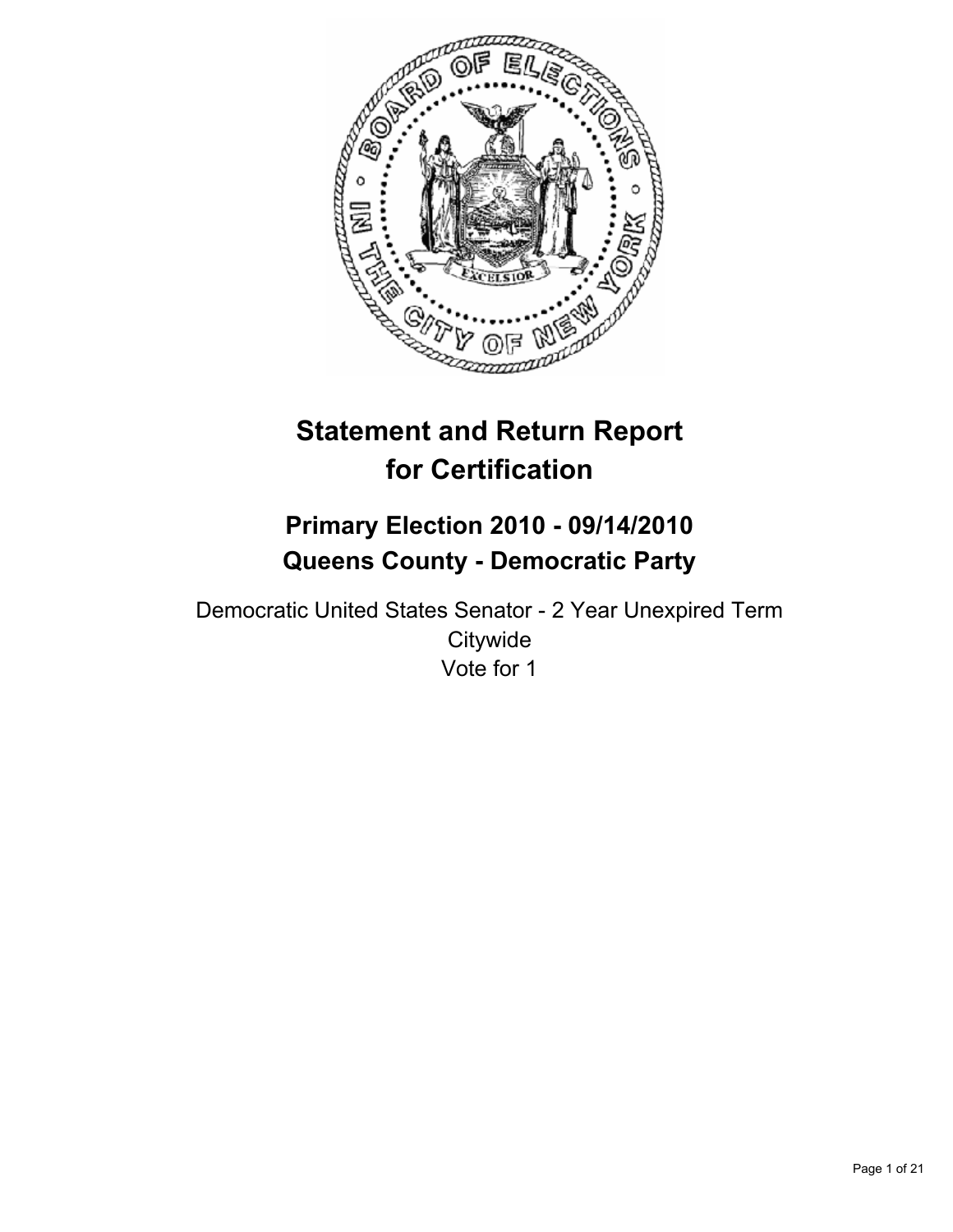

| PUBLIC COUNTER              | 4,258 |
|-----------------------------|-------|
| <b>EMERGENCY</b>            | 3     |
| ABSENTEE/MILITARY           | 271   |
| <b>FEDERAL</b>              | 16    |
| <b>AFFIDAVIT</b>            | 27    |
| <b>KIRSTEN E GILLIBRAND</b> | 2,115 |
| <b>GAIL GOODE</b>           | 762   |
| DAN PAQEL (WRITE-IN)        | 1     |
| HAROLD FORD (WRITE-IN)      | 1     |
| HILLARY CLINTON (WRITE-IN)  | 1     |
| ISAAC SASSON (WRITE-IN)     | 8     |
| JHON CHAH (WRITE-IN)        | 1     |
| KATHLEEN M RICE (WRITE-IN)  | 1     |
| MESS (WRITE-IN)             | 1     |
| MOIN CHOUDHAAY (WRITE-IN)   | 1     |
| RONNIE ELDRIDGE (WRITE-IN)  | 1     |
| SOO Y KIM (WRITE-IN)        | 1     |
| TONY AVELLA (WRITE-IN)      | 1     |
| <b>Total Votes</b>          | 2,895 |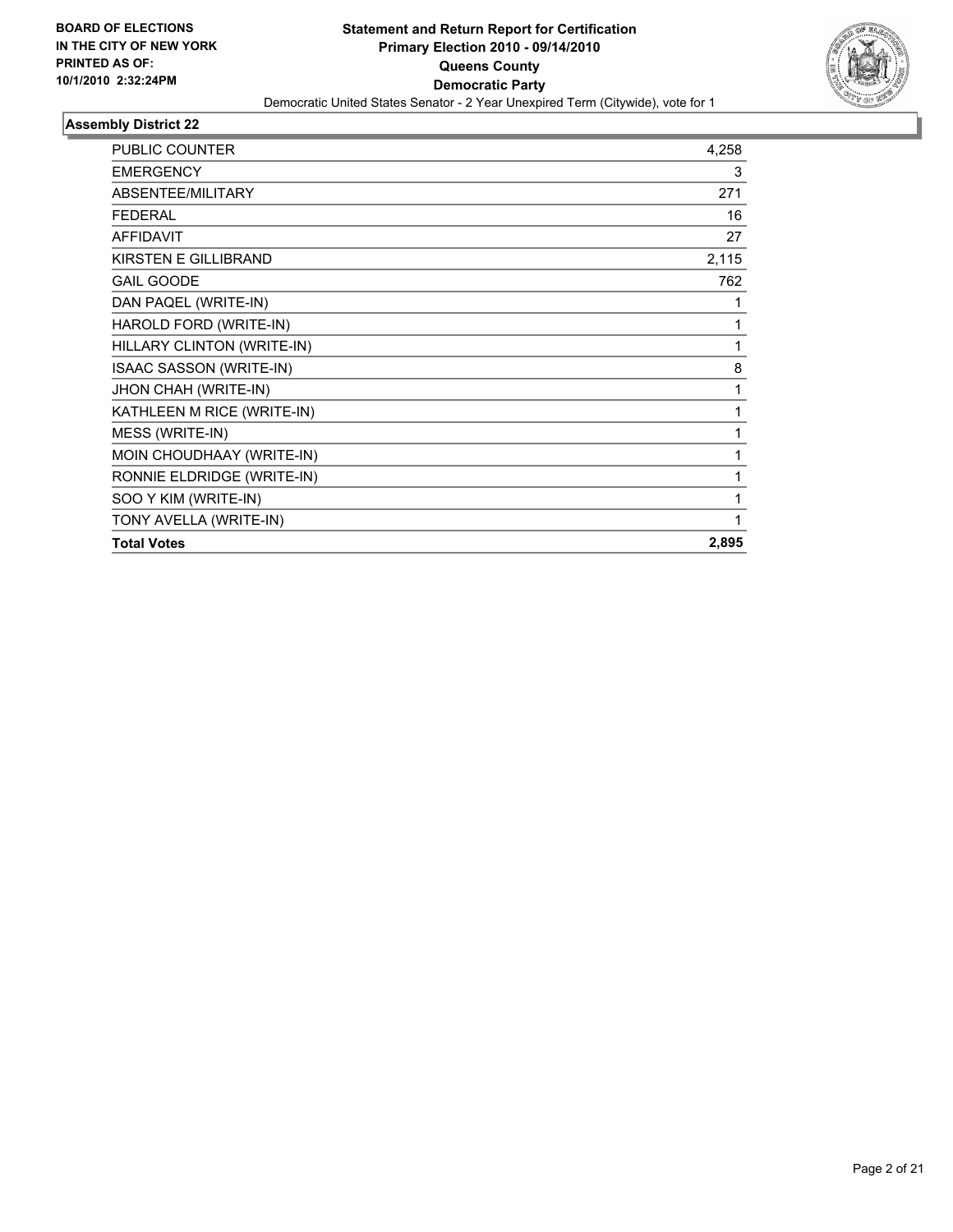

| PUBLIC COUNTER                      | 4,178                   |
|-------------------------------------|-------------------------|
| <b>EMERGENCY</b>                    | 0                       |
| ABSENTEE/MILITARY                   | 283                     |
| <b>FEDERAL</b>                      | 29                      |
| <b>AFFIDAVIT</b>                    | 12                      |
| <b>KIRSTEN E GILLIBRAND</b>         | 2,821                   |
| <b>GAIL GOODE</b>                   | 1,198                   |
| AL SHARPTON (WRITE-IN)              | 2                       |
| ALVIN HAIN (WRITE-IN)               | 1                       |
| BILL CLINTON (WRITE-IN)             | 2                       |
| <b>BUTERS (WRITE-IN)</b>            | 1                       |
| CHARLES BARRON (WRITE-IN)           | 1                       |
| CHARLES SCHUMER (WRITE-IN)          | 3                       |
| DAVID MCPASS (WRITE-IN)             | 1                       |
| EILEY DATROS MAITISE (WRITE-IN)     | $\mathbf 1$             |
| ELIOT SPITZER (WRITE-IN)            | 1                       |
| FRANCISCO MOYA (WRITE-IN)           | 1                       |
| <b>GERALDINE CHAPPEY (WRITE-IN)</b> | $\mathbf 1$             |
| IRENE COX (WRITE-IN)                | $\mathbf 1$             |
| ISAAC SASSON (WRITE-IN)             | $\mathbf 1$             |
| JOE ADDABBO (WRITE-IN)              | 1                       |
| LAZIO (WRITE-IN)                    | $\mathbf{1}$            |
| LEW SIMON (WRITE-IN)                | $\mathbf 1$             |
| MARIE HOWLEY (WRITE-IN)             | 1                       |
| MARY SMITH (WRITE-IN)               | 1                       |
| MICKEY MOUSE (WRITE-IN)             | 3                       |
| MR. MORALITY (WRITE-IN)             | 4                       |
| NICK COMAIANNI (WRITE-IN)           | $\overline{\mathbf{c}}$ |
| RANDY CREDICO (WRITE-IN)            | 1                       |
| SALEM SMITH (WRITE-IN)              | 1                       |
| SHANN INDRERD (WRITE-IN)            | 1                       |
| SHELDON NOVAK (WRITE-IN)            | 1                       |
| SHIRLEY HUNTLEY (WRITE-IN)          | 1                       |
| THOMAS HENEL (WRITE-IN)             | 4                       |
| TURNER (WRITE-IN)                   | 2                       |
| WILIE BALAR (WRITE-IN)              | $\mathbf{1}$            |
| <b>Total Votes</b>                  | 4,062                   |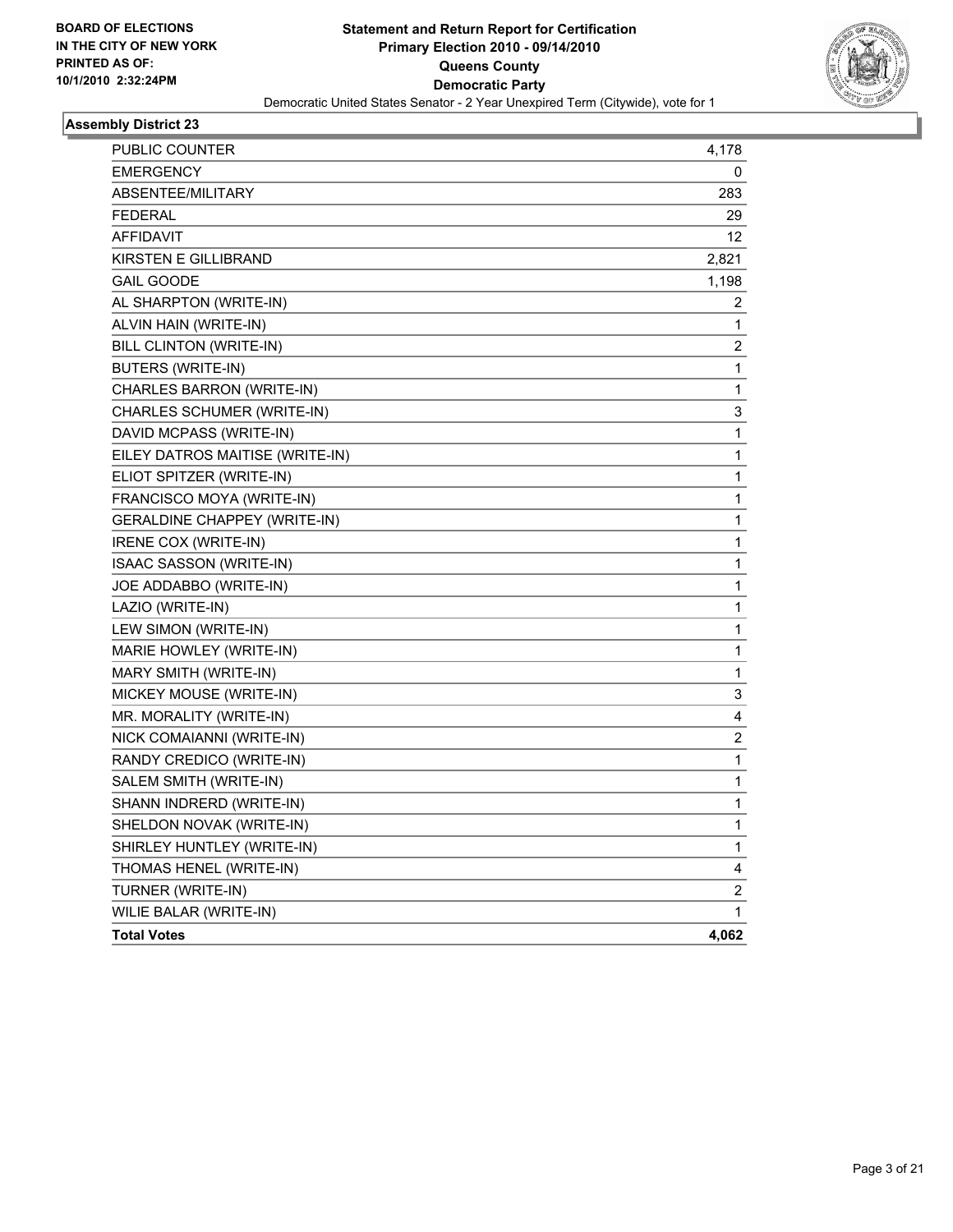

| <b>PUBLIC COUNTER</b>       | 6,674          |
|-----------------------------|----------------|
| <b>EMERGENCY</b>            | 1              |
| ABSENTEE/MILITARY           | 198            |
| <b>FEDERAL</b>              | 40             |
| <b>AFFIDAVIT</b>            | 21             |
| KIRSTEN E GILLIBRAND        | 4,696          |
| <b>GAIL GOODE</b>           | 1,436          |
| AMY GOLDMAN (WRITE-IN)      | 1              |
| CAROLINE KENNEDY (WRITE-IN) | $\overline{2}$ |
| FRANK PADAVAN (WRITE-IN)    | 6              |
| FRANKLIN OSMAN (WRITE-IN)   | 1              |
| FUND AUTISM (WRITE-IN)      | 1              |
| IMANRAUF (WRITE-IN)         | 1              |
| IRA SHAPIRO (WRITE-IN)      | 1              |
| ISAAC SASSON (WRITE-IN)     | 1              |
| MICKEY MOUSE (WRITE-IN)     | 1              |
| MOYA, F (WRITE-IN)          | 1              |
| TOM SOUZZI (WRITE-IN)       | 1              |
| <b>Total Votes</b>          | 6,149          |

| <b>PUBLIC COUNTER</b>          | 2,895          |
|--------------------------------|----------------|
| <b>EMERGENCY</b>               | 4              |
| ABSENTEE/MILITARY              | 129            |
| <b>FEDERAL</b>                 | 40             |
| <b>AFFIDAVIT</b>               | 16             |
| <b>KIRSTEN E GILLIBRAND</b>    | 2,008          |
| <b>GAIL GOODE</b>              | 716            |
| BETH FRIEDMAN (WRITE-IN)       | 1              |
| <b>BOB FRIDRICH (WRITE-IN)</b> | 1              |
| CAROLINE KENNEDY (WRITE-IN)    | 2              |
| DAVID MALPASS (WRITE-IN)       | 3              |
| HERBERT DANZGER (WRITE-IN)     | 1              |
| JAMES TRAFRANT (WRITE-IN)      | 1              |
| JOE SMITH (WRITE-IN)           | 1              |
| JONATHAN GROSSMAN (WRITE-IN)   | 1              |
| LAWRENCE V CULLEN (WRITE-IN)   | $\overline{2}$ |
| LYNN NUNES (WRITE-IN)          | 1              |
| MONSERRATE (WRITE-IN)          | 1              |
| MOSHE FASKOWITZ (WRITE-IN)     | 1              |
| PEDRO ESPADA (WRITE-IN)        | 1              |
| SHIRLEY HUNTLEY (WRITE-IN)     | 1              |
| TOBY STAVISKY (WRITE-IN)       | 1              |
| <b>Total Votes</b>             | 2,743          |
|                                |                |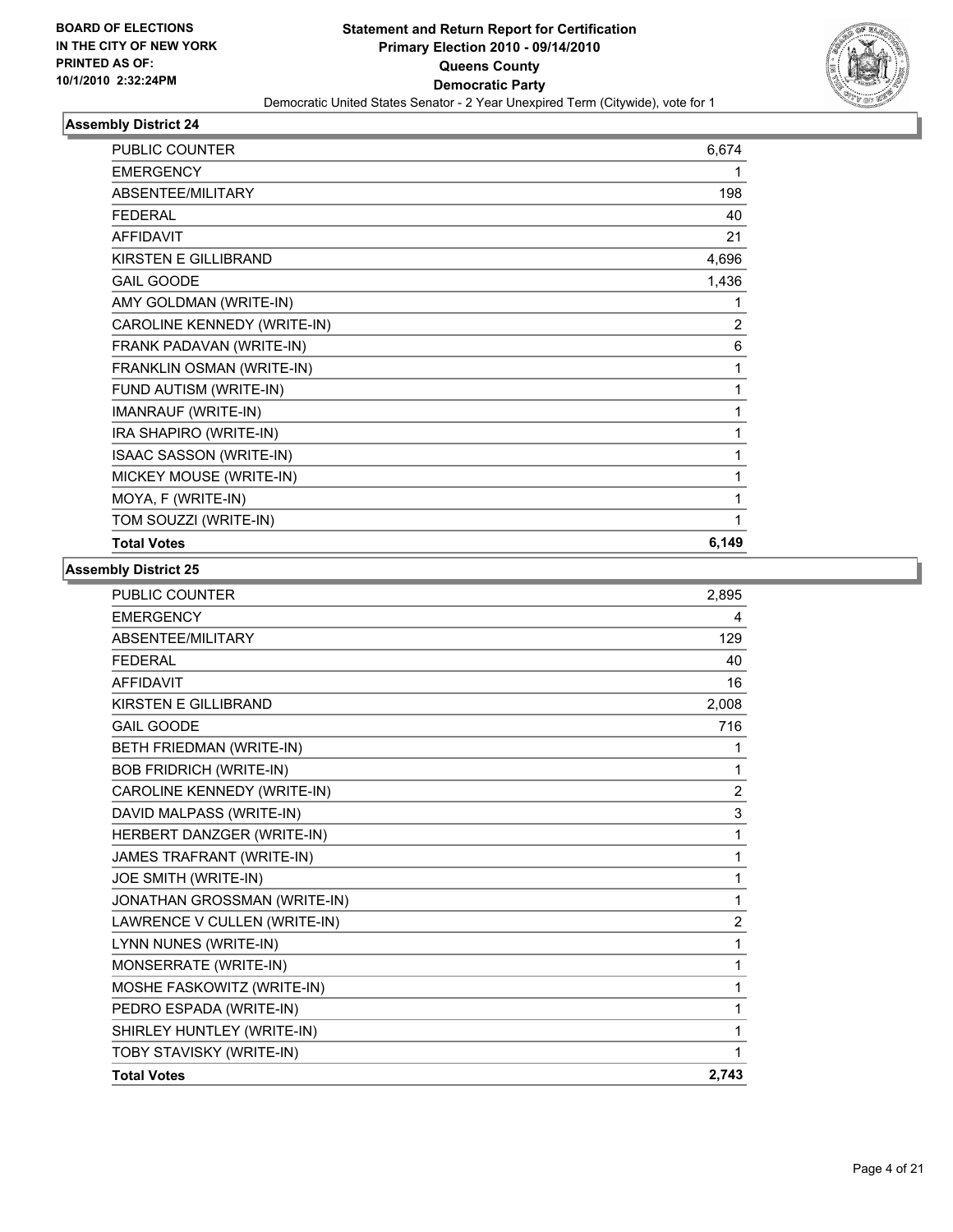

| <b>PUBLIC COUNTER</b>       | 6,675          |
|-----------------------------|----------------|
| <b>EMERGENCY</b>            | 0              |
| ABSENTEE/MILITARY           | 291            |
| <b>FEDERAL</b>              | 34             |
| <b>AFFIDAVIT</b>            | 19             |
| <b>KIRSTEN E GILLIBRAND</b> | 4,516          |
| <b>GAIL GOODE</b>           | 1,604          |
| BILL CLINTON (WRITE-IN)     | 1              |
| CAROL MAKONOY (WRITE-IN)    | 1              |
| CHARLES SCHUMER (WRITE-IN)  | 1              |
| DAVID MALPASS (WRITE-IN)    | $\overline{2}$ |
| FRANK PADAVAN (WRITE-IN)    | 1              |
| GIANARIS (WRITE-IN)         | 1              |
| JANICE BOYLE (WRITE-IN)     | 1              |
| JERRY MAZZO (WRITE-IN)      | 1              |
| JOE DIOGUARDI (WRITE-IN)    | $\overline{2}$ |
| MARTUMERY SUMMA (WRITE-IN)  | 1              |
| MICHAEL V GRASSO (WRITE-IN) | 1              |
| MICKEY MOUSE (WRITE-IN)     | 1              |
| THOMAS DE FRANK (WRITE-IN)  | 1              |
| TONY AVELA (WRITE-IN)       | 1              |
| TONY AVELLA (WRITE-IN)      | 1              |
| <b>Total Votes</b>          | 6,137          |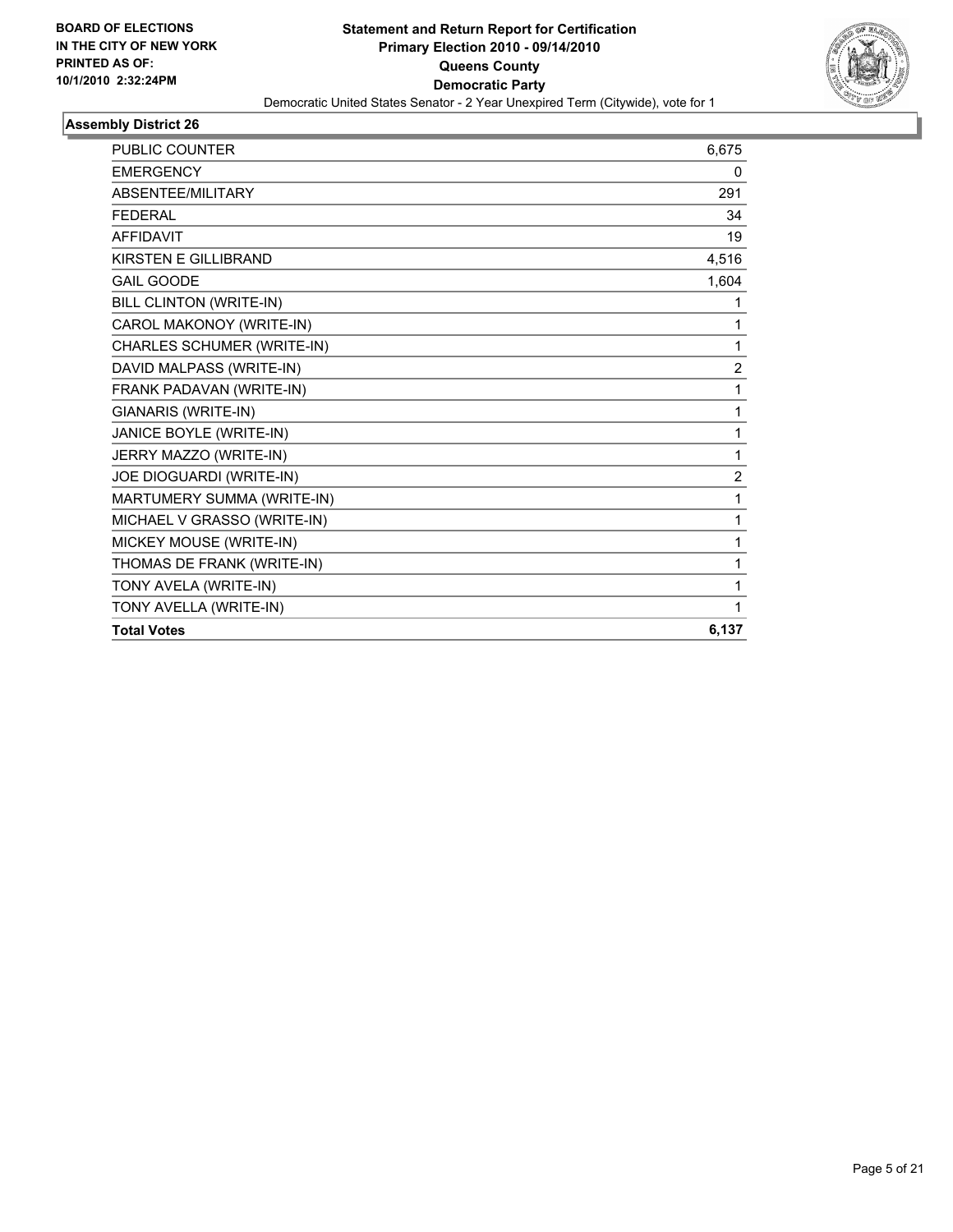

| <b>PUBLIC COUNTER</b>             | 4,753          |
|-----------------------------------|----------------|
| <b>EMERGENCY</b>                  | 5              |
| ABSENTEE/MILITARY                 | 360            |
| <b>FEDERAL</b>                    | 45             |
| <b>AFFIDAVIT</b>                  | 36             |
| KIRSTEN E GILLIBRAND              | 2,977          |
| <b>GAIL GOODE</b>                 | 1,149          |
| CAROLINE KENNEDY (WRITE-IN)       | 1              |
| <b>CHARLES SCHUMER (WRITE-IN)</b> | 3              |
| CHARLES SHUMER (WRITE-IN)         | $\overline{c}$ |
| DARA HAAS (WRITE-IN)              | 1              |
| DOLORES GREENBERG (WRITE-IN)      | $\mathbf 1$    |
| DONALD DUCK (WRITE-IN)            | $\mathbf{1}$   |
| DONALD TRUMP (WRITE-IN)           | $\overline{2}$ |
| EUGENE SARCHISPANE (WRITE-IN)     | 1              |
| <b>GEORGE SOROS (WRITE-IN)</b>    | $\mathbf 1$    |
| <b>GUS KAPLAN (WRITE-IN)</b>      | $\mathbf{1}$   |
| ISAAC SASSON (WRITE-IN)           | 6              |
| ISAAK SASSON (WRITE-IN)           | $\mathbf{1}$   |
| J. MESSER (WRITE-IN)              | $\mathbf{1}$   |
| <b>JESSICA FLAGG (WRITE-IN)</b>   | $\mathbf{1}$   |
| JOE SMITH (WRITE-IN)              | $\mathbf 1$    |
| KATE CILHAN (WRITE-IN)            | $\mathbf 1$    |
| MARC REISCH (WRITE-IN)            | 1              |
| MARC SIREISCH (WRITE-IN)          | 1              |
| MITCHELL AUERBACH (WRITE-IN)      | 1              |
| MITCHELL MANN (WRITE-IN)          | 1              |
| TOBY STAVINSKY (WRITE-IN)         | 1              |
| <b>Total Votes</b>                | 4,156          |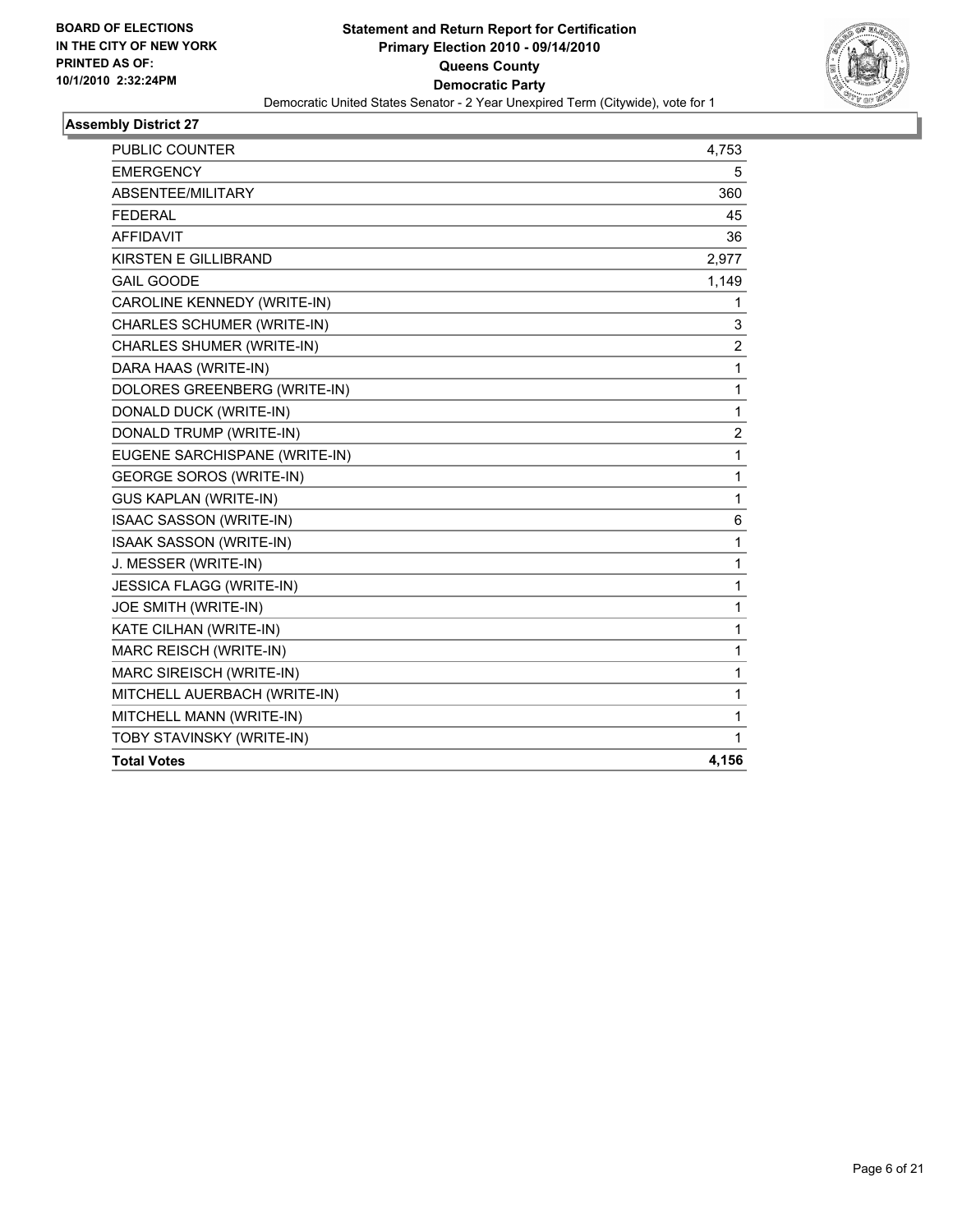

| <b>Total Votes</b>                | 5,198          |
|-----------------------------------|----------------|
| SUSAN KOSKOWITZ (WRITE-IN)        | 1              |
| STEVE DOWNS (WRITE-IN)            | 1              |
| SOSOR ESAK (WRITE-IN)             | 1              |
| RUDY GUILIANI (WRITE-IN)          | 1              |
| RICHARD COBDEN (WRITE-IN)         | 1              |
| LYNN NUNES (WRITE-IN)             | 1              |
| LAWRENCE V CULLEN (WRITE-IN)      | $\overline{2}$ |
| KEVIN MCABE (WRITE-IN)            | 1              |
| JOSEPH ADDABO (WRITE-IN)          | 1              |
| <b>JONATHAN TASINI (WRITE-IN)</b> | 1              |
| ISSAC SASSON (WRITE-IN)           | 1              |
| <b>ISAAC SASSON (WRITE-IN)</b>    | 1              |
| EDMOND A PERLMAN (WRITE-IN)       | 1              |
| DAVID MALPASS (WRITE-IN)          | 1              |
| CAROLINE MALONE (WRITE-IN)        | 1              |
| CAROLINE KENNEDY (WRITE-IN)       | 1              |
| ALAN KIRSCHNER (WRITE-IN)         | 1              |
| <b>GAIL GOODE</b>                 | 1,282          |
| <b>KIRSTEN E GILLIBRAND</b>       | 3,898          |
| <b>AFFIDAVIT</b>                  | 36             |
| <b>FEDERAL</b>                    | 52             |
| ABSENTEE/MILITARY                 | 441            |
| <b>EMERGENCY</b>                  | 0              |
| PUBLIC COUNTER                    | 5,789          |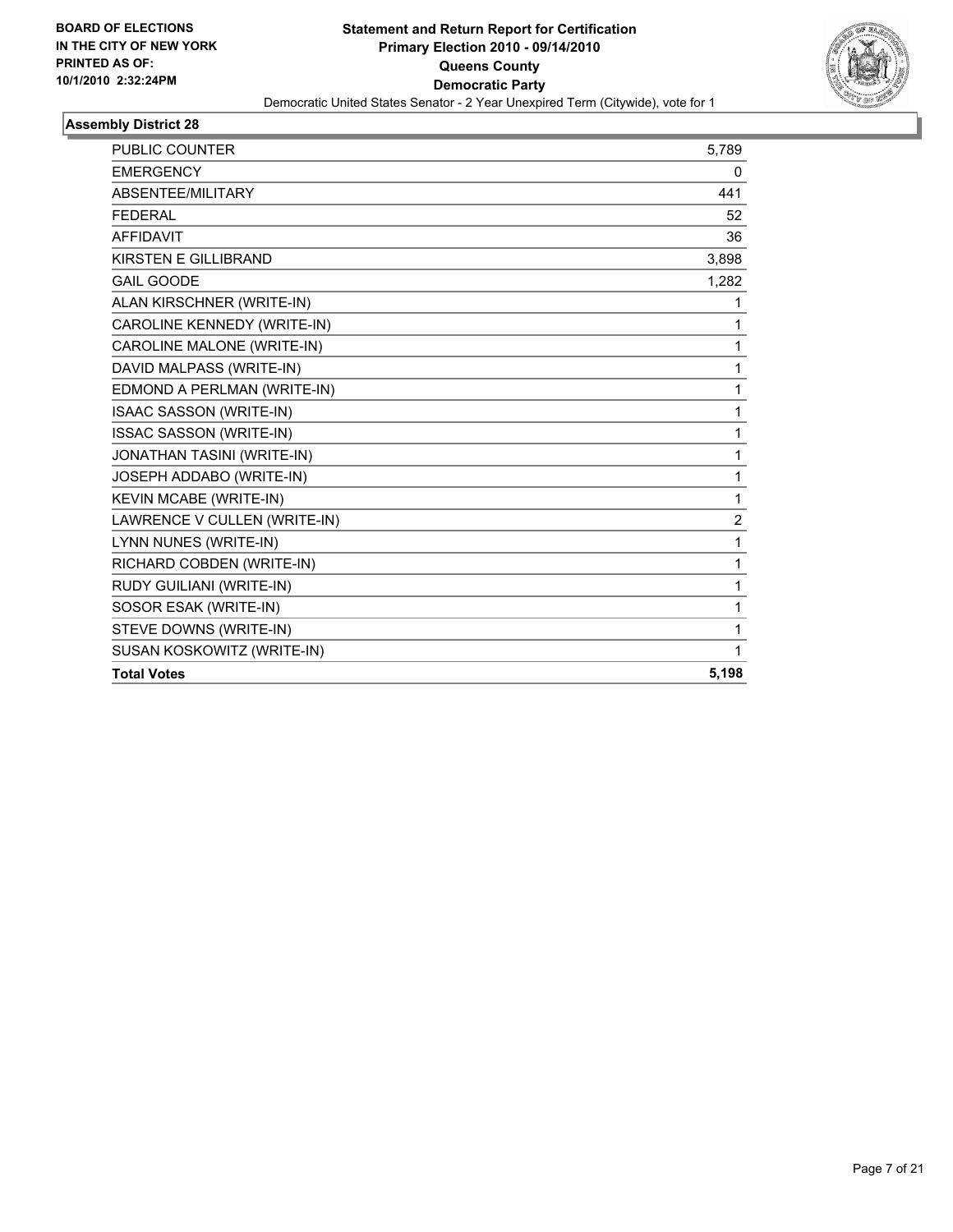

| <b>Total Votes</b>           | 4,857          |
|------------------------------|----------------|
| WILLIAM SCARBROGH (WRITE-IN) | 1              |
| THEO S BLACKMAN (WRITE-IN)   | 1              |
| SHIRLEY HUNTLEY (WRITE-IN)   | 7              |
| ROMEO COLEMAN (WRITE-IN)     | 1              |
| ROBERT DELANO (WRITE-IN)     | 2              |
| OSTER BRYAN (WRITE-IN)       | 1              |
| LYNN NUNEZ (WRITE-IN)        | 1              |
| JOE HORTHONE (WRITE-IN)      | 1              |
| JOE DIOGUARDI (WRITE-IN)     | 1              |
| JACQUE LE ANDRE (WRITE-IN)   | 1              |
| J. MARTHONE (WRITE-IN)       | $\overline{2}$ |
| EVERLY BROWN (WRITE-IN)      | 1              |
| COMO (WRITE-IN)              | 1              |
| CLYDE VANEL (WRITE-IN)       | 2              |
| CHARLES RANGEL (WRITE-IN)    | 1              |
| ANNA WILKINSON (WRITE-IN)    | 1              |
| ALLEN MADDOX JR (WRITE-IN)   | 1              |
| <b>GAIL GOODE</b>            | 1,133          |
| KIRSTEN E GILLIBRAND         | 3,698          |
| <b>AFFIDAVIT</b>             | 39             |
| <b>FEDERAL</b>               | 12             |
| ABSENTEE/MILITARY            | 175            |
| <b>EMERGENCY</b>             | 75             |
| PUBLIC COUNTER               | 5,335          |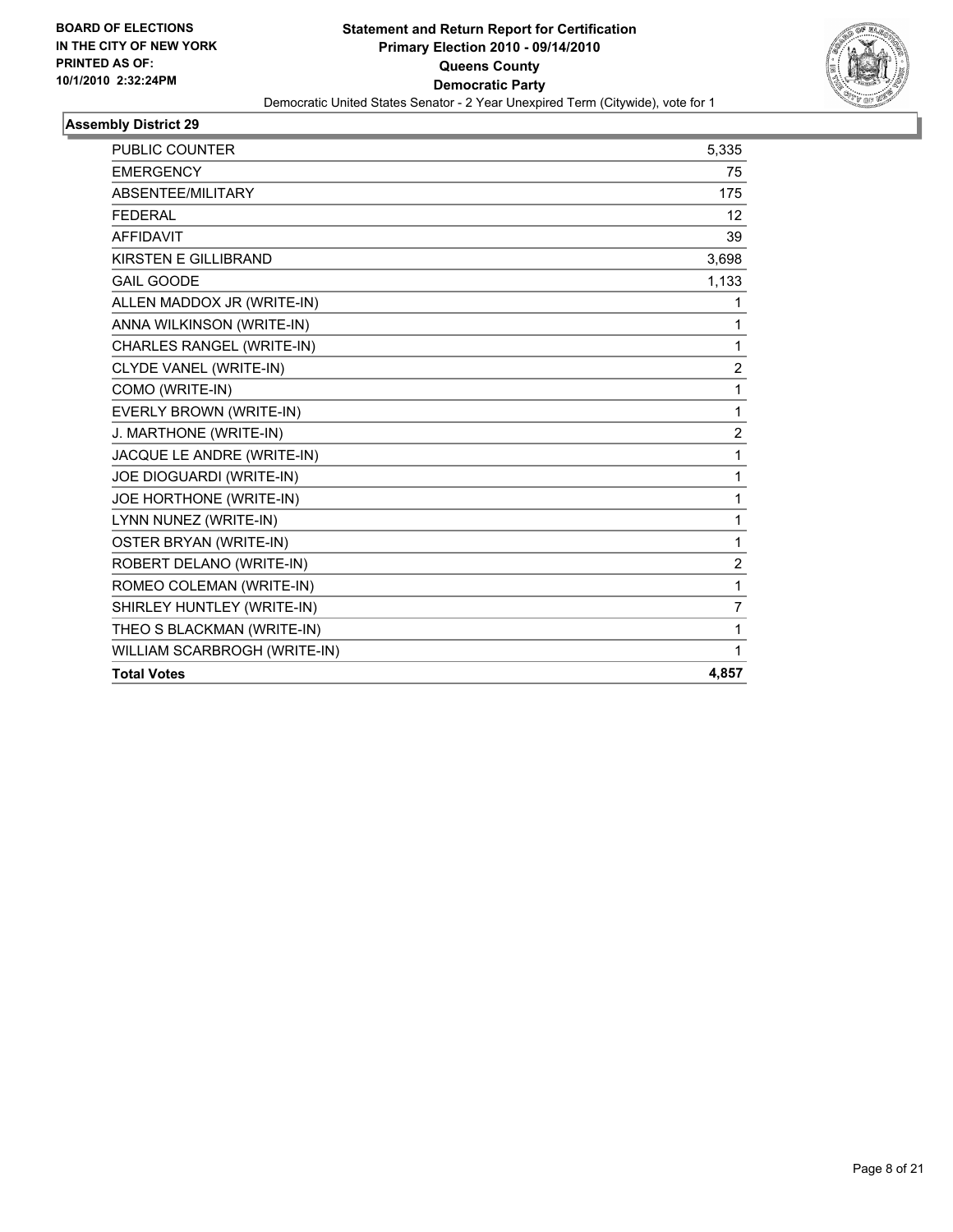

| <b>PUBLIC COUNTER</b>                | 3,150 |
|--------------------------------------|-------|
| <b>EMERGENCY</b>                     | 0     |
| ABSENTEE/MILITARY                    | 90    |
| <b>FEDERAL</b>                       | 50    |
| <b>AFFIDAVIT</b>                     | 17    |
| <b>KIRSTEN E GILLIBRAND</b>          | 2,117 |
| <b>GAIL GOODE</b>                    | 841   |
| ADDABBO (WRITE-IN)                   | 1     |
| BILL PERKINS (WRITE-IN)              | 1     |
| C.CORMO (WRITE-IN)                   | 1     |
| CAROLINE KENNEDY (WRITE-IN)          | 1     |
| <b>COLLEEN FELLINGHAM (WRITE-IN)</b> | 1     |
| DAVID J ROSASCO (WRITE-IN)           | 1     |
| DAVID MALPASS (WRITE-IN)             | 2     |
| DAVID PATTERSON (WRITE-IN)           | 1     |
| DONALD DUCK (WRITE-IN)               | 1     |
| ELLEN KODADEK (WRITE-IN)             | 1     |
| JOHN GAIDIS (WRITE-IN)               | 1     |
| JOSEPH CROWLEY (WRITE-IN)            | 1     |
| MARY B. O'HARA (WRITE-IN)            | 1     |
| MONSERRATE (WRITE-IN)                | 1     |
| MS. RICE (WRITE-IN)                  | 1     |
| PAT BUCHANAN (WRITE-IN)              | 1     |
| RANDI CREDICO (WRITE-IN)             | 1     |
| STEPHEN MIDDLEMAS (WRITE-IN)         | 1     |
| WILLIAM BILLER (WRITE-IN)            | 1     |
| <b>Total Votes</b>                   | 2,978 |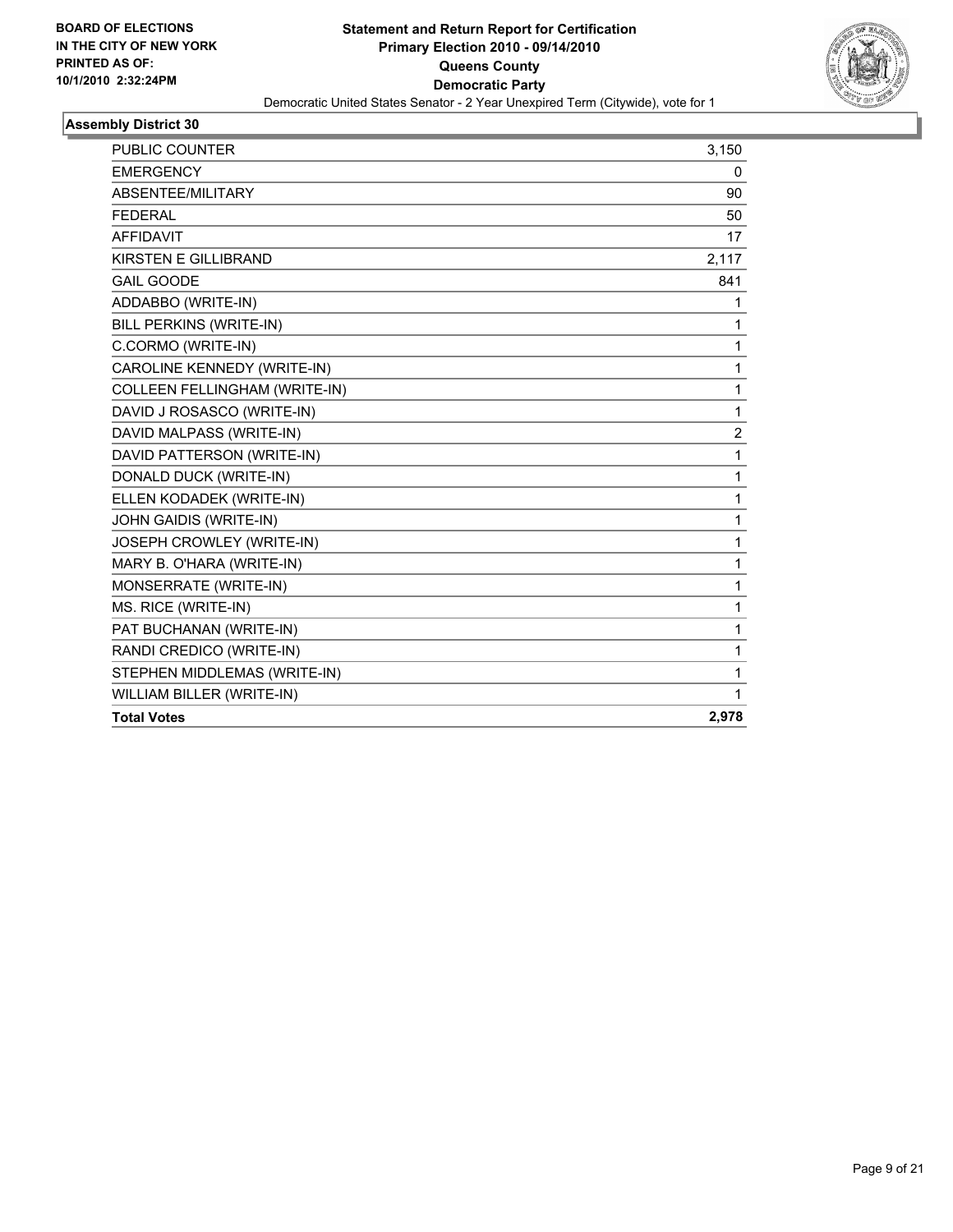

| <b>PUBLIC COUNTER</b>           | 3,671          |
|---------------------------------|----------------|
| <b>EMERGENCY</b>                | 9              |
| <b>ABSENTEE/MILITARY</b>        | 237            |
| <b>FFDFRAL</b>                  | 14             |
| <b>AFFIDAVIT</b>                | 26             |
| <b>KIRSTEN E GILLIBRAND</b>     | 2,550          |
| <b>GAIL GOODE</b>               | 847            |
| ALLAN JENNINGS (WRITE-IN)       | 2              |
| ALLEN JENNINGS (WRITE-IN)       | 1              |
| ANDREW CUOMO (WRITE-IN)         | 1              |
| E. FINK (WRITE-IN)              | 1              |
| ERIC H. MERNDEZ (WRITE-IN)      | 1              |
| HILLARY CLINTON (WRITE-IN)      | 1              |
| JOSEPH MARTHONE (WRITE-IN)      | 1              |
| KIM DAVIS (WRITE-IN)            | 1              |
| LICHAL BROSK (WRITE-IN)         | 1              |
| POWELL (WRITE-IN)               | $\overline{2}$ |
| SHIRLEY HUNTLEY (WRITE-IN)      | 3              |
| THURGOOD MARSHALL JR (WRITE-IN) | 2              |
| <b>Total Votes</b>              | 3,414          |

| <b>PUBLIC COUNTER</b>          | 6,364          |
|--------------------------------|----------------|
| <b>EMERGENCY</b>               | 12             |
| ABSENTEE/MILITARY              | 124            |
| <b>FEDERAL</b>                 | 12             |
| <b>AFFIDAVIT</b>               | 63             |
| <b>KIRSTEN E GILLIBRAND</b>    | 3,840          |
| <b>GAIL GOODE</b>              | 1,301          |
| CHARLES BARON (WRITE-IN)       | 1              |
| JAHEIM (WRITE-IN)              | 1              |
| JENNINGS (WRITE-IN)            | 1              |
| JESSIE R WOOTEN (WRITE-IN)     | 1              |
| JOE MARTHONE (WRITE-IN)        | 1              |
| JOSEPH MARTHONE (WRITE-IN)     | $\overline{c}$ |
| JOSEPH MARTONE (WRITE-IN)      | 1              |
| MICHELLE GDIDS (WRITE-IN)      | 1              |
| NICOLE BELL (WRITE-IN)         | 1              |
| NUNEZ (WRITE-IN)               | 1              |
| PEGGY MORRIS (WRITE-IN)        | 1              |
| ROJELIO (WRITE-IN)             | 1              |
| SAMPSON (WRITE-IN)             | 1              |
| SHIRLEY HUNTLEY (WRITE-IN)     | 1              |
| <b>VIVIAN COOKE (WRITE-IN)</b> | 1              |
| <b>Total Votes</b>             | 5,157          |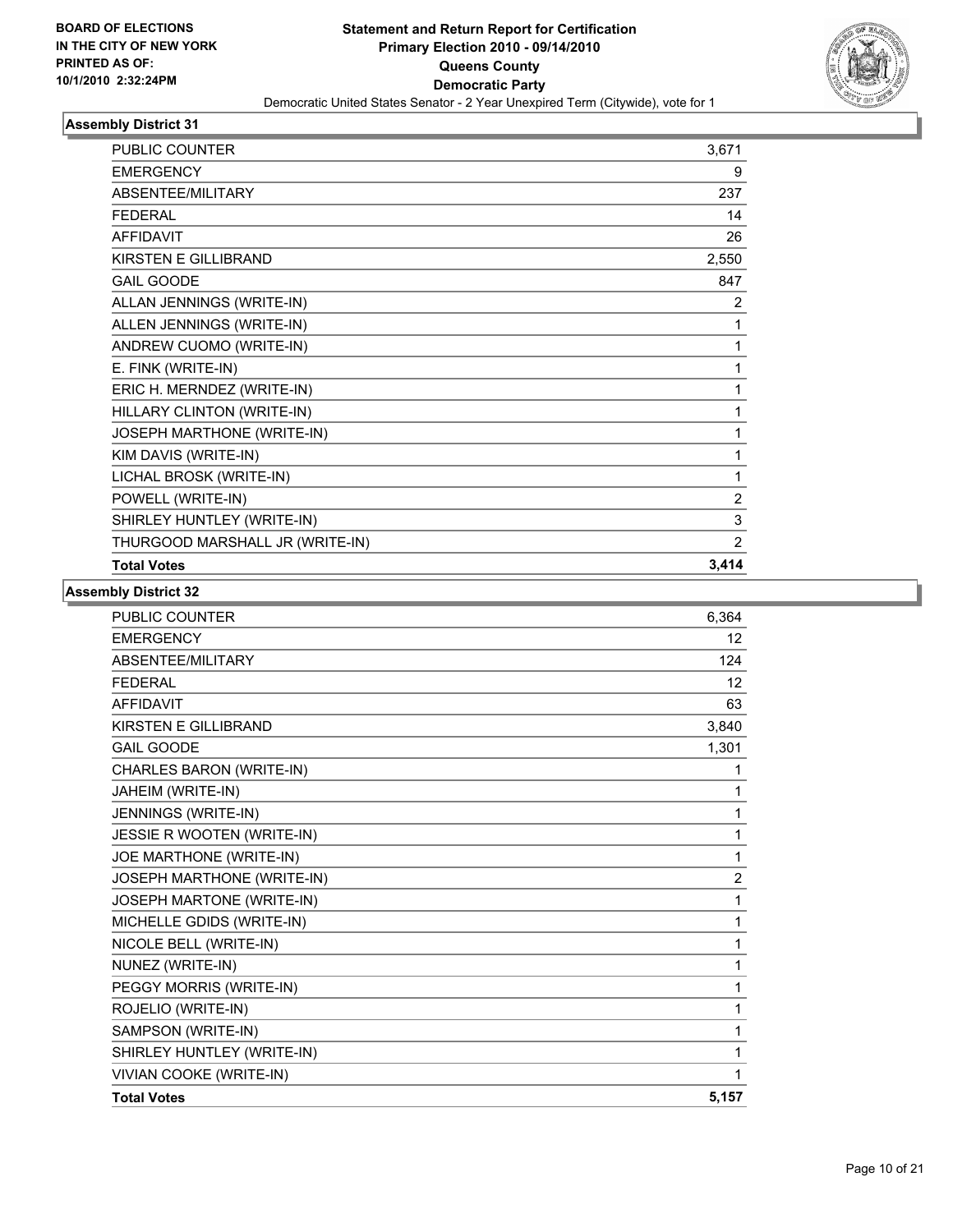

| PUBLIC COUNTER                 | 5,393 |
|--------------------------------|-------|
| <b>EMERGENCY</b>               |       |
| ABSENTEE/MILITARY              | 137   |
| FEDERAL                        | 11    |
| <b>AFFIDAVIT</b>               | 27    |
| KIRSTEN E GILLIBRAND           | 3,212 |
| <b>GAIL GOODE</b>              | 997   |
| ALLEN MADDOX JR. (WRITE-IN)    |       |
| ERIC T SCHNEIDERMAN (WRITE-IN) |       |
| MALCOM SMITH (WRITE-IN)        | 1     |
| RICK LAZIO (WRITE-IN)          | 1     |
| <b>RUBY WELLS (WRITE-IN)</b>   | 1     |
| SHIRLEY HUNTLEY (WRITE-IN)     | 2     |
| <b>Total Votes</b>             | 4,216 |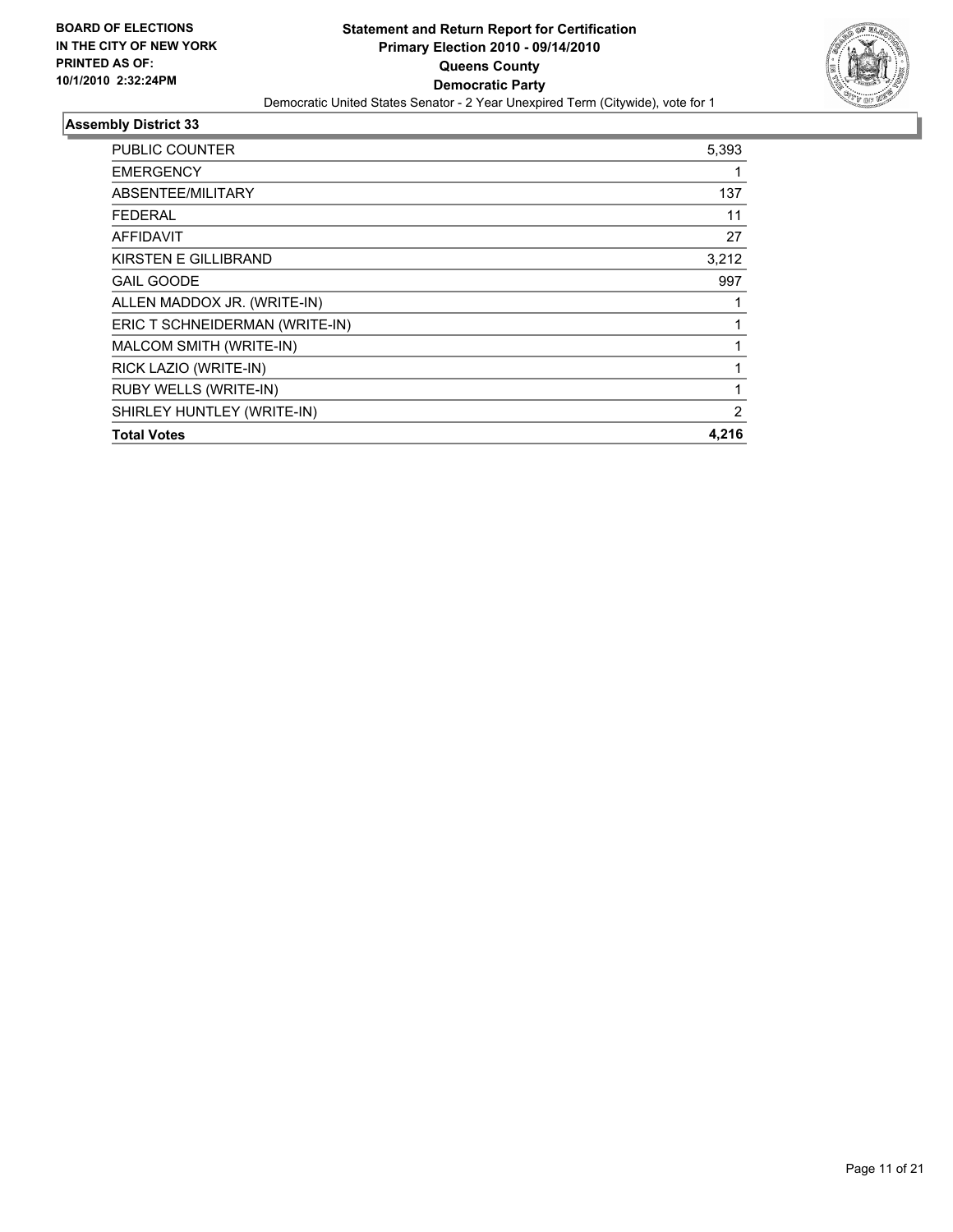

| PUBLIC COUNTER              | 3,378 |
|-----------------------------|-------|
| <b>EMERGENCY</b>            | 2     |
| ABSENTEE/MILITARY           | 89    |
| <b>FEDERAL</b>              | 27    |
| <b>AFFIDAVIT</b>            | 17    |
| <b>KIRSTEN E GILLIBRAND</b> | 2,262 |
| <b>GAIL GOODE</b>           | 794   |
| ANDREW CUOMO (WRITE-IN)     | 1     |
| BILL TOMBA (WRITE-IN)       | 1     |
| <b>BLONT (WRITE-IN)</b>     | 1     |
| CAROLYN KENNEDY (WRITE-IN)  | 1     |
| CUMEL (WRITE-IN)            | 1     |
| <b>CUOMO (WRITE-IN)</b>     | 1     |
| DENNIS SANCHEZ (WRITE-IN)   | 1     |
| E. MOYA (WRITE-IN)          | 2     |
| ERATA (WRITE-IN)            | 1     |
| ESPADA (WRITE-IN)           | 1     |
| ESPADA ESPADA (WRITE-IN)    | 1     |
| FERNANDO FERRAR (WRITE-IN)  | 1     |
| FRANCISCO MOYA (WRITE-IN)   | 14    |
| FRANK, S (WRITE-IN)         | 1     |
| FRANSISCO MOYA (WRITE-IN)   | 1     |
| <b>GLORIA F (WRITE-IN)</b>  | 1     |
| GOV. PATERSON (WRITE-IN)    | 1     |
| H. ANTON (WRITE-IN)         | 1     |
| H. CLINTON (WRITE-IN)       | 1     |
| H. MOYA (WRITE-IN)          | 1     |
| HELEN MARSHALL (WRITE-IN)   | 1     |
| HIRAM MONSERRATE (WRITE-IN) | 10    |
| ISAAC SASSON (WRITE-IN)     | 1     |
| JEFF ADBRY (WRITE-IN)       | 1     |
| JOHN CROG (WRITE-IN)        | 1     |
| JOHN WORM (WRITE-IN)        | 1     |
| JONATHAN TASIM (WRITE-IN)   | 1     |
| JOSE PERALTA (WRITE-IN)     | 1     |
| JOSE PUEBLO (WRITE-IN)      | 1     |
| JULIE PEREZ (WRITE-IN)      | 1     |
| LAZIO (WRITE-IN)            | 1     |
| MICKEY MOUSE (WRITE-IN)     | 1     |
| MOIN CHOUDHUAY (WRITE-IN)   | 1     |
| MONSERRATE (WRITE-IN)       | 15    |
| MONTAY (WRITE-IN)           | 1     |
| MOYA (WRITE-IN)             | 7     |
| MOYER (WRITE-IN)            | 1     |
| PERALTA (WRITE-IN)          | 1     |
| RANDY CREDICO (WRITE-IN)    | 1     |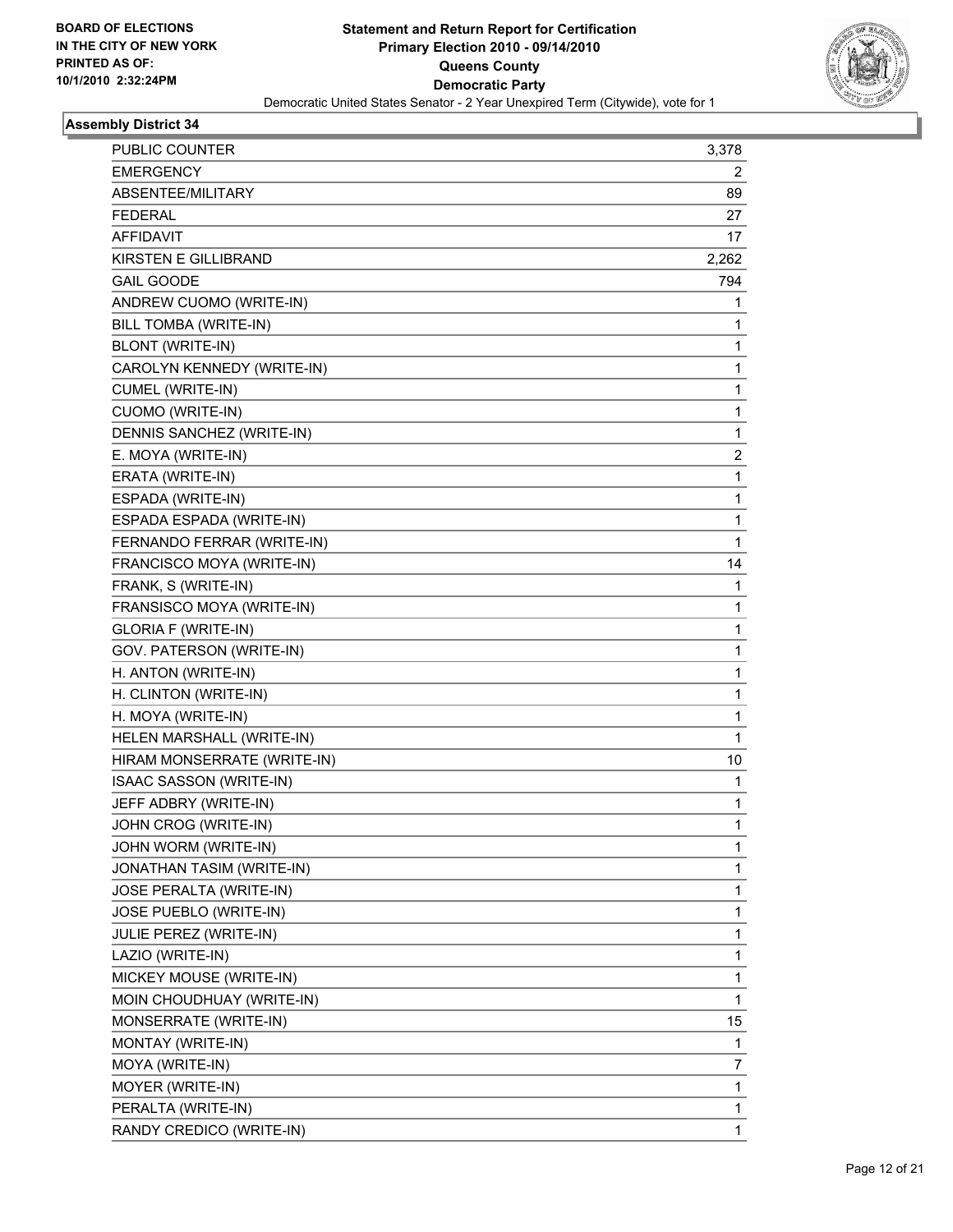

| <b>Total Votes</b>       | 3.142 |
|--------------------------|-------|
| V.MIAE (WRITE-IN)        |       |
| TOM WEISS (WRITE-IN)     |       |
| RESHMA (WRITE-IN)        |       |
| RANDY KREDICO (WRITE-IN) |       |

| <b>PUBLIC COUNTER</b>       | 4,253          |
|-----------------------------|----------------|
| <b>EMERGENCY</b>            | 16             |
| ABSENTEE/MILITARY           | 163            |
| <b>FEDERAL</b>              | 23             |
| <b>AFFIDAVIT</b>            | 41             |
| KIRSTEN E GILLIBRAND        | 2,577          |
| <b>GAIL GOODE</b>           | 888            |
| A. HIRANDA (WRITE-IN)       | 1              |
| CHARLES SCHUMER (WRITE-IN)  | 1              |
| DAFFY DUCK (WRITE-IN)       | 1              |
| HIRAM MONSERRATE (WRITE-IN) | 4              |
| JAY TOWNSEND (WRITE-IN)     | 1              |
| JOSE PETALTA (WRITE-IN)     | 1              |
| JOSE PIRALLA (WRITE-IN)     | 1              |
| MONSERATE (WRITE-IN)        | $\overline{2}$ |
| PERAPTA (WRITE-IN)          | 1              |
| PERRLIA (WRITE-IN)          | 1              |
| RICE (WRITE-IN)             | 1              |
| S. MONSERAT (WRITE-IN)      | 1              |
| SHIRLEY HUNTLEY (WRITE-IN)  | $\overline{2}$ |
| <b>Total Votes</b>          | 3,483          |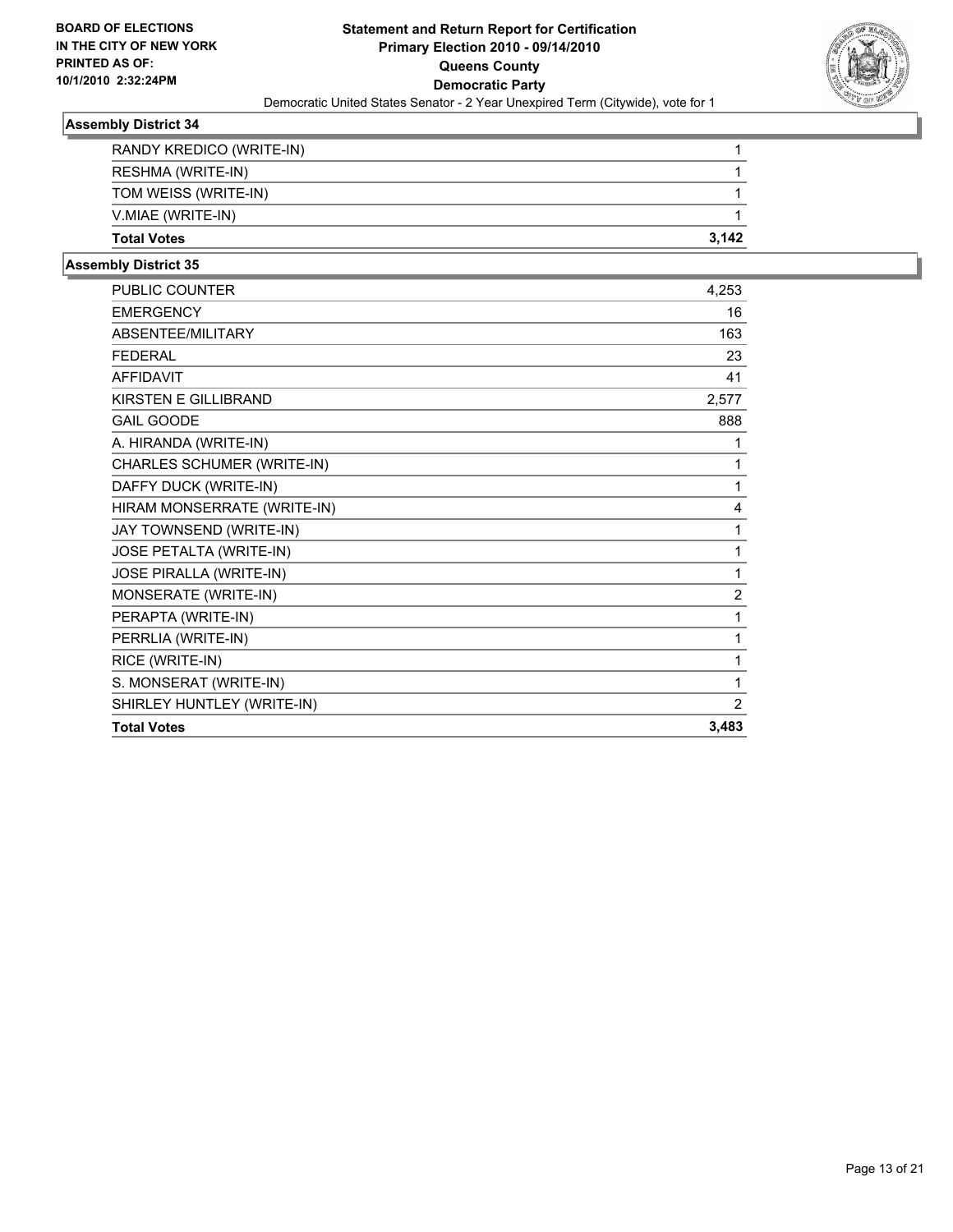

| <b>PUBLIC COUNTER</b>           | 4,152 |
|---------------------------------|-------|
| <b>EMERGENCY</b>                | 0     |
| <b>ABSENTEE/MILITARY</b>        | 94    |
| <b>FFDFRAI</b>                  | 85    |
| <b>AFFIDAVIT</b>                | 49    |
| <b>KIRSTEN E GILLIBRAND</b>     | 2,798 |
| <b>GAIL GOODE</b>               | 904   |
| ALFRED SHARPTON (WRITE-IN)      | 1     |
| ANNETTE QUARANTO (WRITE-IN)     | 1     |
| CAROLINE KENNEDY (WRITE-IN)     | 1     |
| CATHERINE DAVIDSON (WRITE-IN)   | 1     |
| CHARLES BARRON (WRITE-IN)       | 1     |
| ED SHERWIN (WRITE-IN)           | 1     |
| <b>GARY BERNSTEN (WRITE-IN)</b> | 1     |
| MEREDITH DUFFY (WRITE-IN)       | 1     |
| MICHAEL N GINARIS (WRITE-IN)    | 1     |
| MILA GANARIS (WRITE-IN)         | 1     |
| PAUL KERSEY (WRITE-IN)          | 1     |
| POWERS BOOTH (WRITE-IN)         | 1     |
| TOM BROWN (WRITE-IN)            |       |
| <b>Total Votes</b>              | 3,715 |

| <b>PUBLIC COUNTER</b>      | 3,622 |
|----------------------------|-------|
| <b>EMERGENCY</b>           | 7     |
| ABSENTEE/MILITARY          | 61    |
| <b>FEDERAL</b>             | 31    |
| <b>AFFIDAVIT</b>           | 28    |
| KIRSTEN E GILLIBRAND       | 2,479 |
| <b>GAIL GOODE</b>          | 823   |
| ANTHONY COMO (WRITE-IN)    | 1     |
| BOZO THE CLOWN (WRITE-IN)  | 1     |
| CAROLYN KENNEDY (WRITE-IN) | 1     |
| CHARLES SCHUMER (WRITE-IN) | 1     |
| DIANA REINA (WRITE-IN)     | 1     |
| EVAN ONIEL (WRITE-IN)      | 1     |
| JANE CULLYER (WRITE-IN)    | 1     |
| LYNN NUNES (WRITE-IN)      | 1     |
| <b>Total Votes</b>         | 3,310 |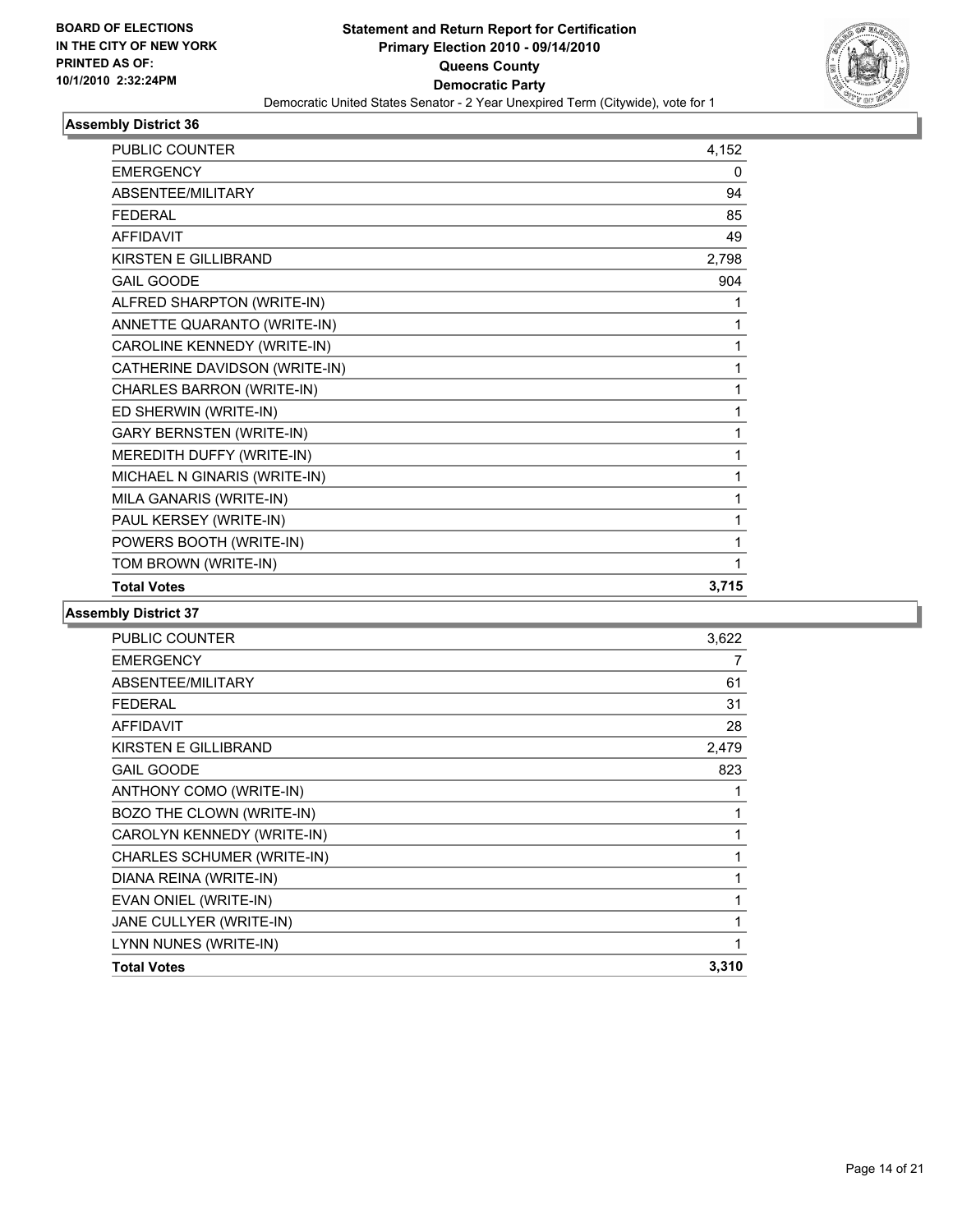

| <b>PUBLIC COUNTER</b>       | 2,648 |
|-----------------------------|-------|
| <b>EMERGENCY</b>            | 0     |
| ABSENTEE/MILITARY           | 57    |
| <b>FFDFRAL</b>              | 13    |
| <b>AFFIDAVIT</b>            | 19    |
| KIRSTEN E GILLIBRAND        | 1,520 |
| <b>GAIL GOODE</b>           | 478   |
| DESIREE MILLER (WRITE-IN)   |       |
| JONATHAN TUSSINI (WRITE-IN) |       |
| RANDY BALZ (WRITE-IN)       |       |
| <b>Total Votes</b>          | 2.001 |

| <b>PUBLIC COUNTER</b>          | 4,546 |
|--------------------------------|-------|
| <b>EMERGENCY</b>               | 5     |
| ABSENTEE/MILITARY              | 83    |
| <b>FEDERAL</b>                 | 31    |
| <b>AFFIDAVIT</b>               | 50    |
| KIRSTEN E GILLIBRAND           | 2,275 |
| <b>GAIL GOODE</b>              | 770   |
| ARTHUR NECHAMKIN (WRITE-IN)    | 1     |
| FRANCISCO MOYA (WRITE-IN)      | 1     |
| JANET OHARE (WRITE-IN)         | 1     |
| JONES (WRITE-IN)               | 1     |
| <b>JOSE PERALTA (WRITE-IN)</b> | 4     |
| <b>JOSE PERATTA (WRITE-IN)</b> | 1     |
| KRISTEN GILLIBRAND (WRITE-IN)  | 1     |
| MICKEY MOUSE (WRITE-IN)        | 1     |
| TODD HANSON (WRITE-IN)         | 1     |
| <b>Total Votes</b>             | 3,057 |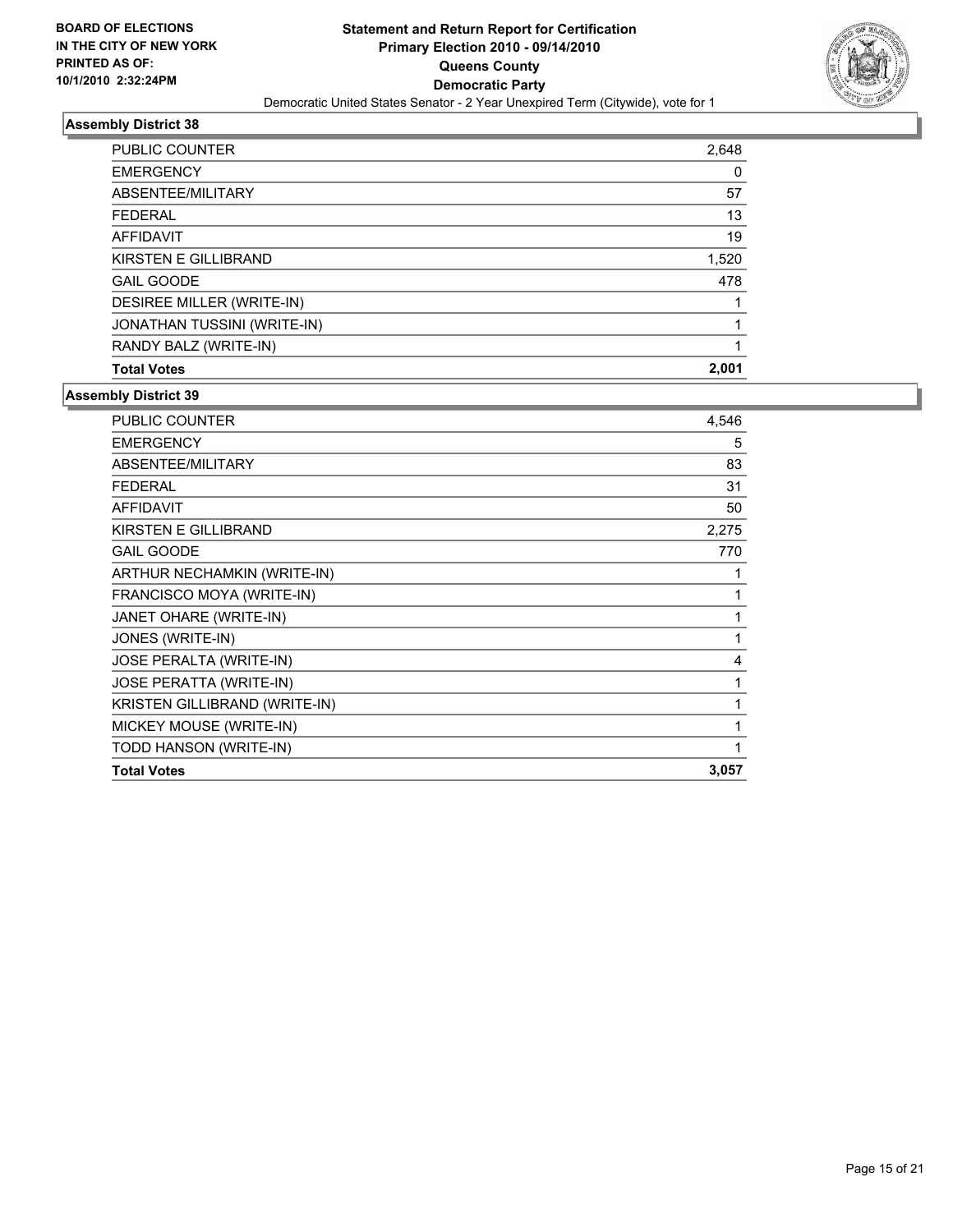

| PUBLIC COUNTER                 | 81,734         |
|--------------------------------|----------------|
| <b>EMERGENCY</b>               | 140            |
| ABSENTEE/MILITARY              | 3,283          |
| <b>FEDERAL</b>                 | 565            |
| AFFIDAVIT                      | 543            |
| <b>KIRSTEN E GILLIBRAND</b>    | 52,359         |
| <b>GAIL GOODE</b>              | 17,923         |
| A. HIRANDA (WRITE-IN)          | 1              |
| ADDABBO (WRITE-IN)             | 1              |
| AL SHARPTON (WRITE-IN)         | $\mathbf{2}$   |
| ALAN KIRSCHNER (WRITE-IN)      | 1              |
| ALFRED SHARPTON (WRITE-IN)     | 1              |
| ALLAN JENNINGS (WRITE-IN)      | 2              |
| ALLEN JENNINGS (WRITE-IN)      | 1              |
| ALLEN MADDOX JR (WRITE-IN)     | 1              |
| ALLEN MADDOX JR. (WRITE-IN)    | 1              |
| ALVIN HAIN (WRITE-IN)          | 1              |
| AMY GOLDMAN (WRITE-IN)         | 1              |
| ANDREW CUOMO (WRITE-IN)        | $\overline{c}$ |
| ANNA WILKINSON (WRITE-IN)      | 1              |
| ANNETTE QUARANTO (WRITE-IN)    | 1              |
| ANTHONY COMO (WRITE-IN)        | 1              |
| ARTHUR NECHAMKIN (WRITE-IN)    | 1              |
| BETH FRIEDMAN (WRITE-IN)       | 1              |
| BILL CLINTON (WRITE-IN)        | 3              |
| BILL PERKINS (WRITE-IN)        | 1              |
| BILL TOMBA (WRITE-IN)          | 1              |
| <b>BLONT (WRITE-IN)</b>        | 1              |
| <b>BOB FRIDRICH (WRITE-IN)</b> | 1              |
| BOZO THE CLOWN (WRITE-IN)      | 1              |
| <b>BUTERS (WRITE-IN)</b>       | 1              |
| C.CORMO (WRITE-IN)             | 1              |
| CAROL MAKONOY (WRITE-IN)       | 1              |
| CAROLINE KENNEDY (WRITE-IN)    | 8              |
| CAROLINE MALONE (WRITE-IN)     | 1              |
| CAROLYN KENNEDY (WRITE-IN)     | 2              |
| CATHERINE DAVIDSON (WRITE-IN)  | 1              |
| CHARLES BARON (WRITE-IN)       | 1              |
| CHARLES BARRON (WRITE-IN)      | $\overline{2}$ |
| CHARLES RANGEL (WRITE-IN)      | 1              |
| CHARLES SCHUMER (WRITE-IN)     | 9              |
| CHARLES SHUMER (WRITE-IN)      | $\overline{2}$ |
| CLYDE VANEL (WRITE-IN)         | $\mathbf{2}$   |
| COLLEEN FELLINGHAM (WRITE-IN)  | 1              |
| COMO (WRITE-IN)                | 1              |
| CUMEL (WRITE-IN)               | 1              |
|                                |                |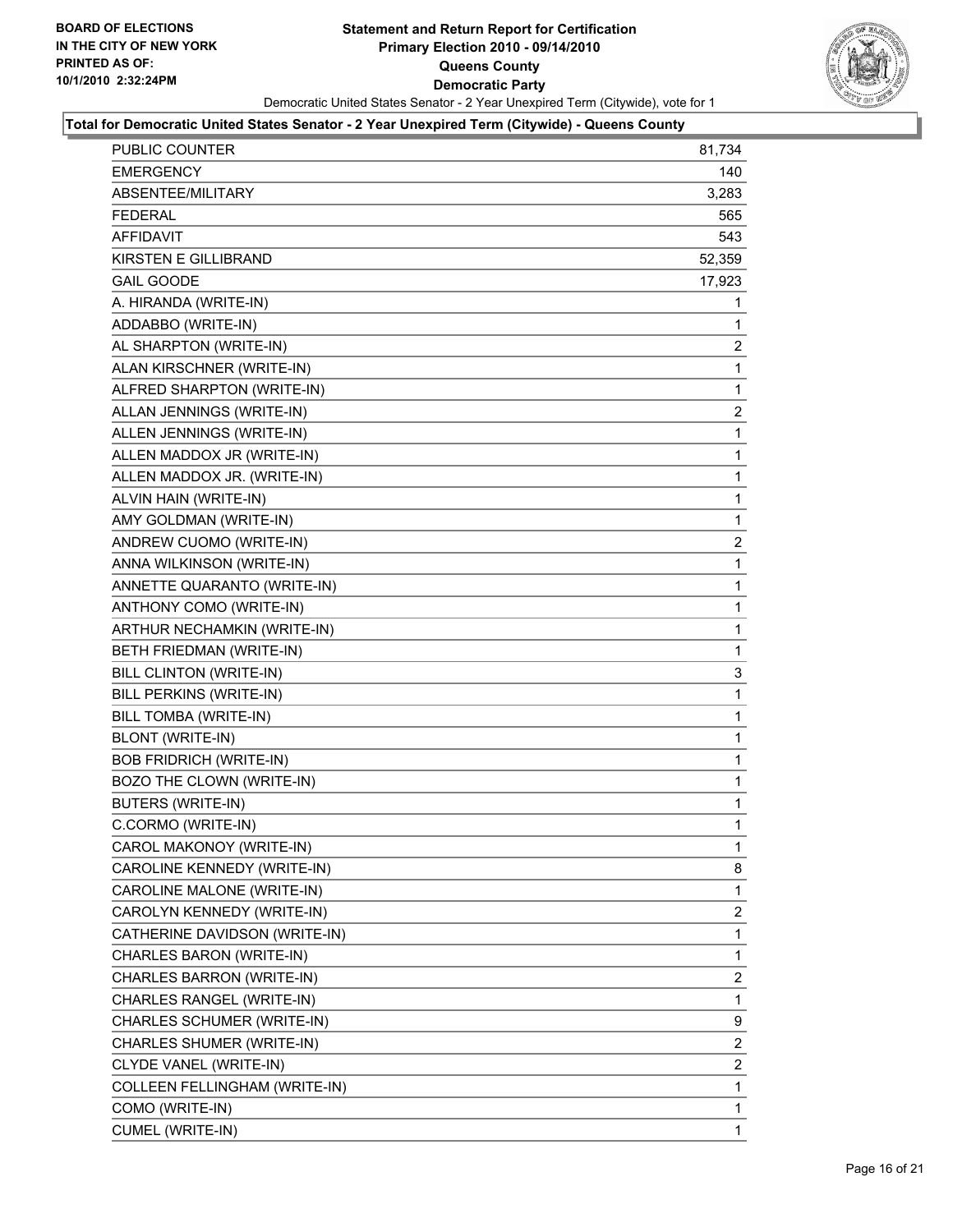

| CUOMO (WRITE-IN)                    | 1  |
|-------------------------------------|----|
| DAFFY DUCK (WRITE-IN)               | 1  |
| DAN PAQEL (WRITE-IN)                | 1  |
| DARA HAAS (WRITE-IN)                | 1  |
| DAVID J ROSASCO (WRITE-IN)          | 1  |
| DAVID MALPASS (WRITE-IN)            | 8  |
| DAVID MCPASS (WRITE-IN)             | 1  |
| DAVID PATTERSON (WRITE-IN)          | 1  |
| DENNIS SANCHEZ (WRITE-IN)           | 1  |
| DESIREE MILLER (WRITE-IN)           | 1  |
| DIANA REINA (WRITE-IN)              | 1  |
| DOLORES GREENBERG (WRITE-IN)        | 1  |
| DONALD DUCK (WRITE-IN)              | 2  |
| DONALD TRUMP (WRITE-IN)             | 2  |
| E. FINK (WRITE-IN)                  | 1  |
| E. MOYA (WRITE-IN)                  | 2  |
| ED SHERWIN (WRITE-IN)               | 1  |
| EDMOND A PERLMAN (WRITE-IN)         | 1  |
| EILEY DATROS MAITISE (WRITE-IN)     | 1  |
| ELIOT SPITZER (WRITE-IN)            | 1  |
| ELLEN KODADEK (WRITE-IN)            | 1  |
| ERATA (WRITE-IN)                    | 1  |
| ERIC H. MERNDEZ (WRITE-IN)          | 1  |
| ERIC T SCHNEIDERMAN (WRITE-IN)      | 1  |
| ESPADA (WRITE-IN)                   | 1  |
| ESPADA ESPADA (WRITE-IN)            | 1  |
| EUGENE SARCHISPANE (WRITE-IN)       | 1  |
| EVAN ONIEL (WRITE-IN)               | 1  |
| EVERLY BROWN (WRITE-IN)             | 1  |
| FERNANDO FERRAR (WRITE-IN)          | 1  |
| FRANCISCO MOYA (WRITE-IN)           | 16 |
| FRANK PADAVAN (WRITE-IN)            | 7  |
| FRANK, S (WRITE-IN)                 | 1  |
| FRANKLIN OSMAN (WRITE-IN)           | 1  |
| FRANSISCO MOYA (WRITE-IN)           | 1  |
| FUND AUTISM (WRITE-IN)              | 1  |
| <b>GARY BERNSTEN (WRITE-IN)</b>     | 1  |
| <b>GEORGE SOROS (WRITE-IN)</b>      | 1  |
| <b>GERALDINE CHAPPEY (WRITE-IN)</b> | 1  |
| GIANARIS (WRITE-IN)                 | 1  |
| GLORIA F (WRITE-IN)                 | 1  |
| GOV. PATERSON (WRITE-IN)            | 1  |
| <b>GUS KAPLAN (WRITE-IN)</b>        | 1  |
| H. ANTON (WRITE-IN)                 | 1  |
| H. CLINTON (WRITE-IN)               | 1  |
| H. MOYA (WRITE-IN)                  | 1  |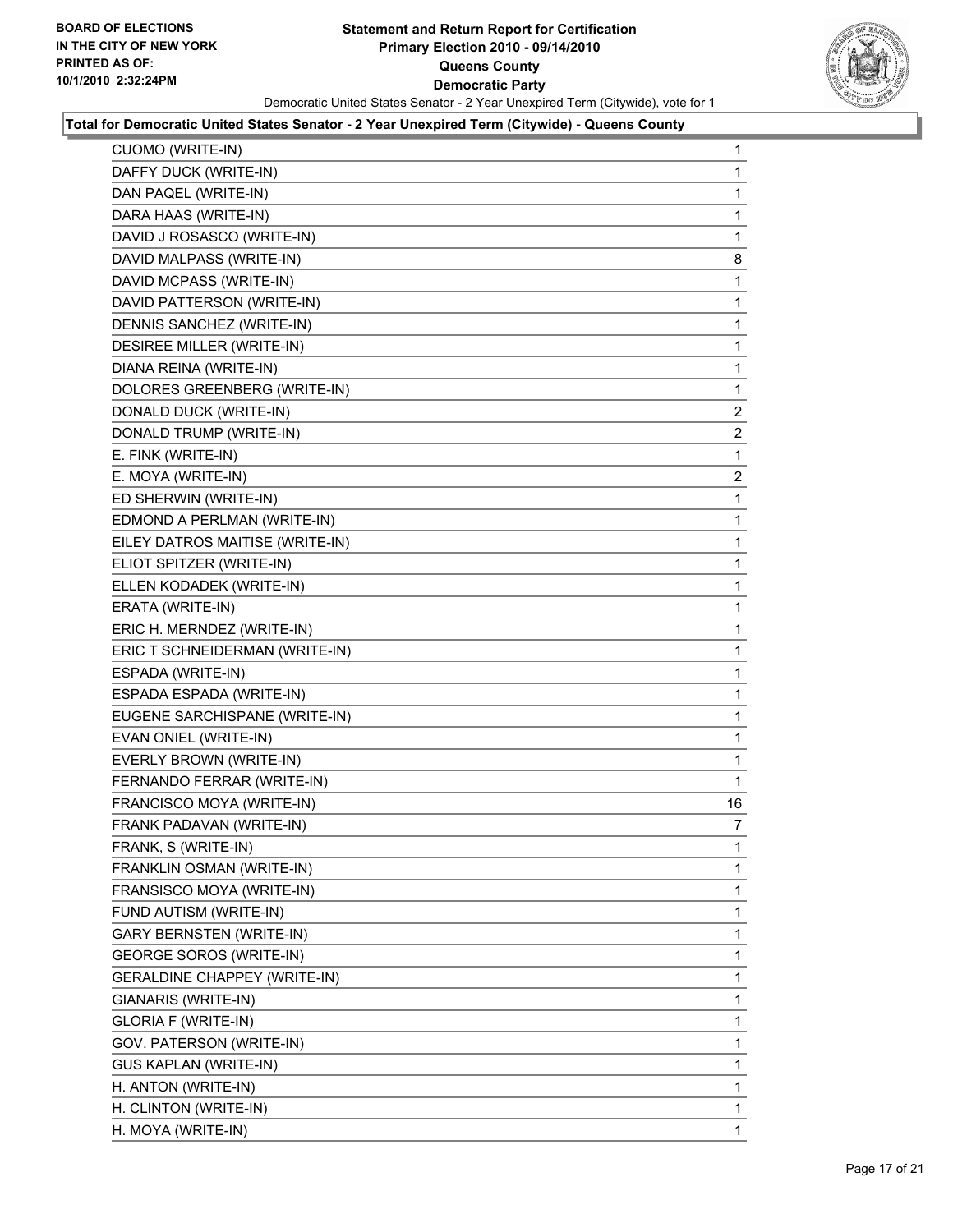

| HAROLD FORD (WRITE-IN)          | 1              |
|---------------------------------|----------------|
| HELEN MARSHALL (WRITE-IN)       | 1              |
| HERBERT DANZGER (WRITE-IN)      | 1              |
| HILLARY CLINTON (WRITE-IN)      | $\overline{2}$ |
| HIRAM MONSERRATE (WRITE-IN)     | 14             |
| IMANRAUF (WRITE-IN)             | 1              |
| IRA SHAPIRO (WRITE-IN)          | 1              |
| IRENE COX (WRITE-IN)            | 1              |
| ISAAC SASSON (WRITE-IN)         | 18             |
| ISAAK SASSON (WRITE-IN)         | 1              |
| ISSAC SASSON (WRITE-IN)         | 1              |
| J. MARTHONE (WRITE-IN)          | $\overline{a}$ |
| J. MESSER (WRITE-IN)            | 1              |
| JACQUE LE ANDRE (WRITE-IN)      | 1              |
| JAHEIM (WRITE-IN)               | 1              |
| JAMES TRAFRANT (WRITE-IN)       | 1              |
| JANE CULLYER (WRITE-IN)         | 1              |
| JANET OHARE (WRITE-IN)          | 1              |
| JANICE BOYLE (WRITE-IN)         | 1              |
| JAY TOWNSEND (WRITE-IN)         | 1              |
| JEFF ADBRY (WRITE-IN)           | 1              |
| JENNINGS (WRITE-IN)             | 1              |
| JERRY MAZZO (WRITE-IN)          | 1              |
| <b>JESSICA FLAGG (WRITE-IN)</b> | 1              |
| JESSIE R WOOTEN (WRITE-IN)      | 1              |
| JHON CHAH (WRITE-IN)            | 1              |
| JOE ADDABBO (WRITE-IN)          | 1              |
| JOE DIOGUARDI (WRITE-IN)        | 3              |
| JOE HORTHONE (WRITE-IN)         | 1              |
| JOE MARTHONE (WRITE-IN)         | 1              |
| JOE SMITH (WRITE-IN)            | 2              |
| JOHN CROG (WRITE-IN)            | 1              |
| JOHN GAIDIS (WRITE-IN)          | 1              |
| JOHN WORM (WRITE-IN)            | 1              |
| JONATHAN GROSSMAN (WRITE-IN)    | 1              |
| JONATHAN TASIM (WRITE-IN)       | 1              |
| JONATHAN TASINI (WRITE-IN)      | 1              |
| JONATHAN TUSSINI (WRITE-IN)     | 1              |
| JONES (WRITE-IN)                | 1              |
| JOSE PERALTA (WRITE-IN)         | 5              |
| JOSE PERATTA (WRITE-IN)         | 1              |
| JOSE PETALTA (WRITE-IN)         | 1              |
| JOSE PIRALLA (WRITE-IN)         | 1              |
| JOSE PUEBLO (WRITE-IN)          | 1              |
| JOSEPH ADDABO (WRITE-IN)        | 1              |
| JOSEPH CROWLEY (WRITE-IN)       | 1              |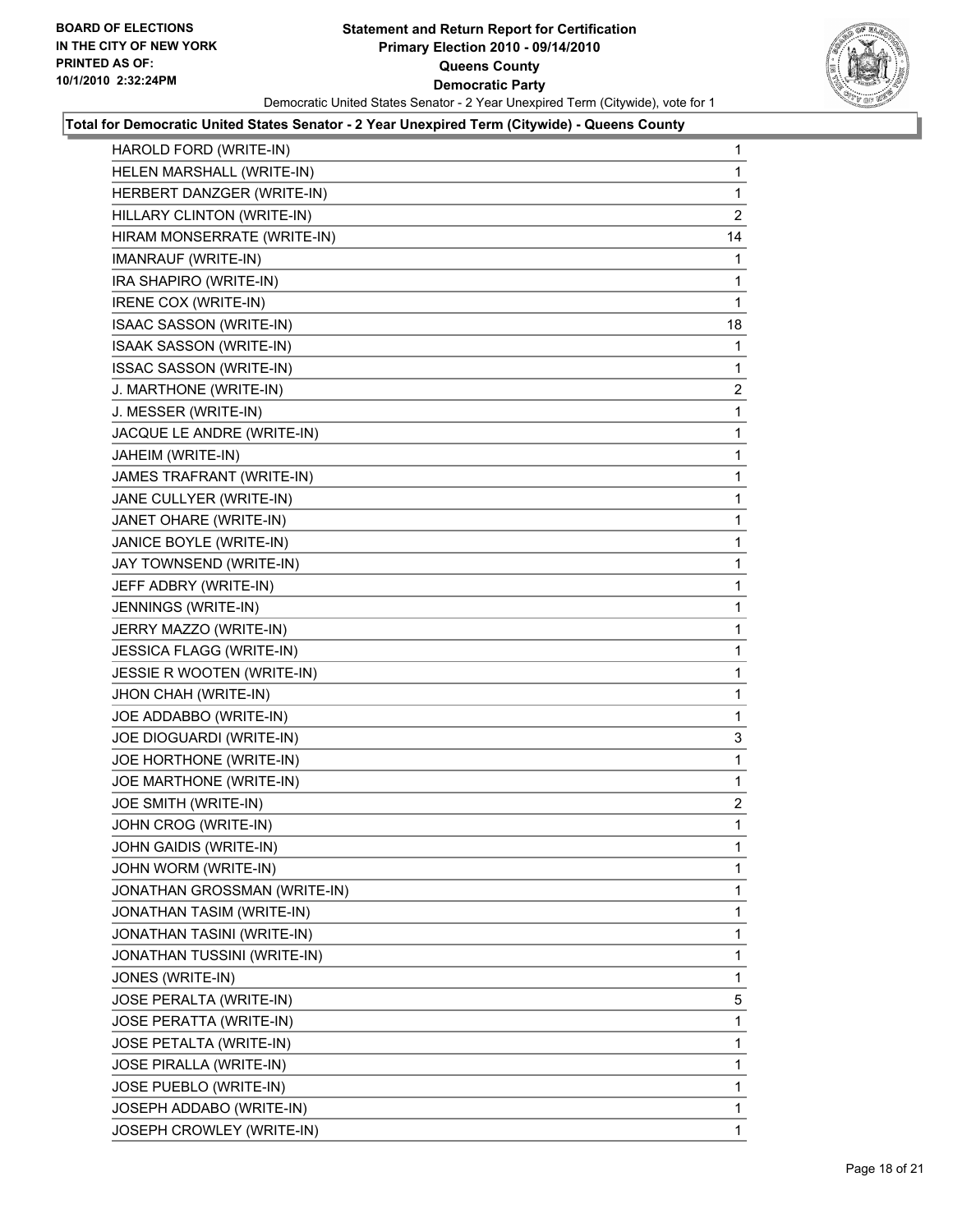

| JOSEPH MARTHONE (WRITE-IN)    | 3              |
|-------------------------------|----------------|
| JOSEPH MARTONE (WRITE-IN)     | 1              |
| JULIE PEREZ (WRITE-IN)        | 1              |
| KATE CILHAN (WRITE-IN)        | 1              |
| KATHLEEN M RICE (WRITE-IN)    | 1              |
| KEVIN MCABE (WRITE-IN)        | 1              |
| KIM DAVIS (WRITE-IN)          | 1              |
| KRISTEN GILLIBRAND (WRITE-IN) | 1              |
| LAWRENCE V CULLEN (WRITE-IN)  | 4              |
| LAZIO (WRITE-IN)              | 2              |
| LEW SIMON (WRITE-IN)          | 1              |
| LICHAL BROSK (WRITE-IN)       | 1              |
| LYNN NUNES (WRITE-IN)         | 3              |
| LYNN NUNEZ (WRITE-IN)         | 1              |
| MALCOM SMITH (WRITE-IN)       | 1              |
| MARC REISCH (WRITE-IN)        | 1              |
| MARC SIREISCH (WRITE-IN)      | 1              |
| MARIE HOWLEY (WRITE-IN)       | 1              |
| MARTUMERY SUMMA (WRITE-IN)    | 1              |
| MARY B. O'HARA (WRITE-IN)     | 1              |
| MARY SMITH (WRITE-IN)         | 1              |
| MEREDITH DUFFY (WRITE-IN)     | 1              |
| MESS (WRITE-IN)               | 1              |
| MICHAEL N GINARIS (WRITE-IN)  | 1              |
| MICHAEL V GRASSO (WRITE-IN)   | 1              |
| MICHELLE GDIDS (WRITE-IN)     | 1              |
| MICKEY MOUSE (WRITE-IN)       | 7              |
| MILA GANARIS (WRITE-IN)       | 1              |
| MITCHELL AUERBACH (WRITE-IN)  | 1              |
| MITCHELL MANN (WRITE-IN)      | 1              |
| MOIN CHOUDHAAY (WRITE-IN)     | 1              |
| MOIN CHOUDHUAY (WRITE-IN)     | 1              |
| MONSERATE (WRITE-IN)          | $\mathbf{2}$   |
| MONSERRATE (WRITE-IN)         | 17             |
| MONTAY (WRITE-IN)             | 1              |
| MOSHE FASKOWITZ (WRITE-IN)    | 1              |
| MOYA (WRITE-IN)               | 7              |
| MOYA, F (WRITE-IN)            | 1              |
| MOYER (WRITE-IN)              | 1              |
| MR. MORALITY (WRITE-IN)       | 4              |
| MS. RICE (WRITE-IN)           | 1              |
| NICK COMAIANNI (WRITE-IN)     | $\overline{2}$ |
| NICOLE BELL (WRITE-IN)        | 1              |
| NUNEZ (WRITE-IN)              | 1              |
| OSTER BRYAN (WRITE-IN)        | 1              |
| PAT BUCHANAN (WRITE-IN)       | 1              |
|                               |                |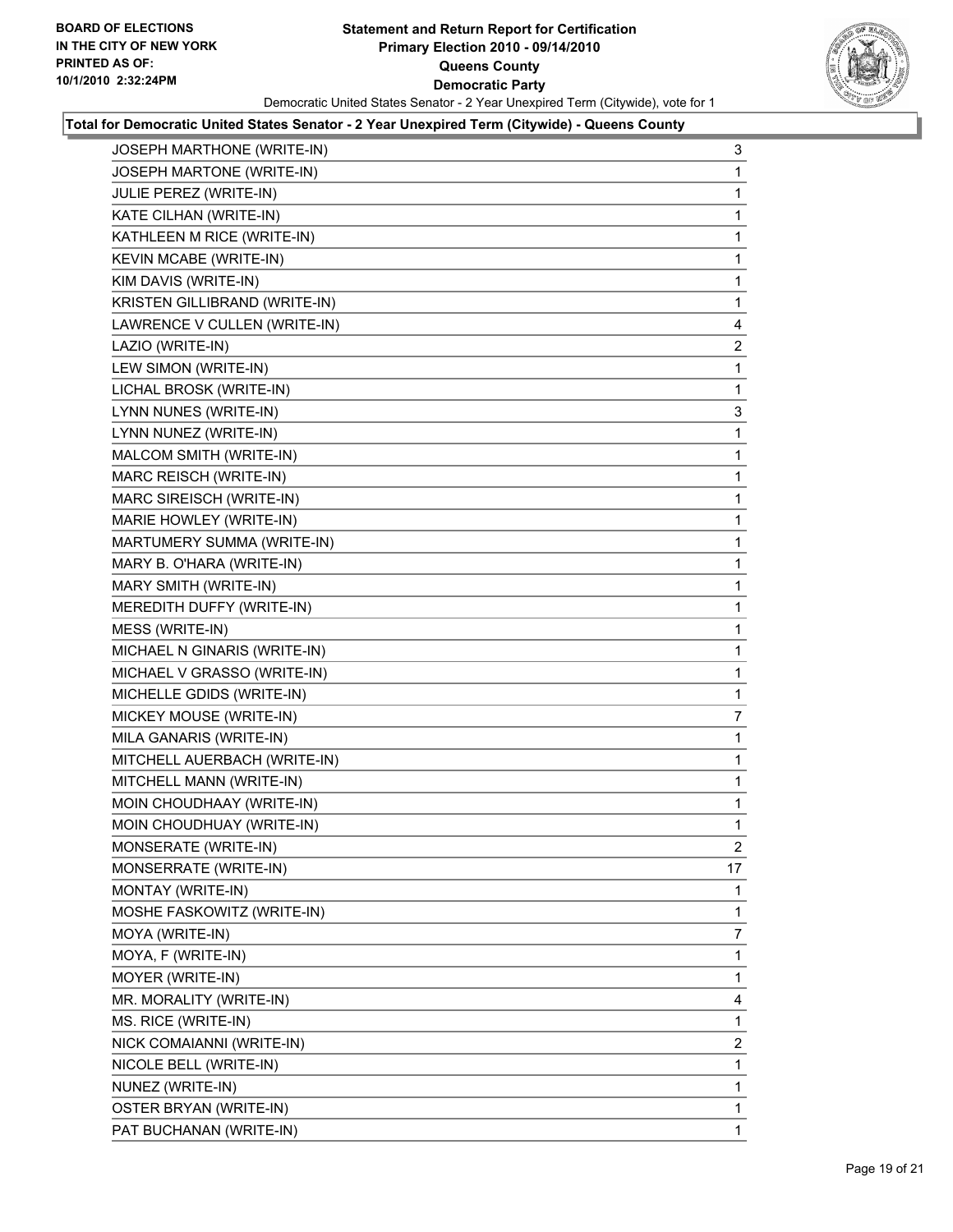

| PAUL KERSEY (WRITE-IN)          | 1              |
|---------------------------------|----------------|
| PEDRO ESPADA (WRITE-IN)         | 1              |
| PEGGY MORRIS (WRITE-IN)         | 1              |
| PERALTA (WRITE-IN)              | 1              |
| PERAPTA (WRITE-IN)              | 1              |
| PERRLIA (WRITE-IN)              | 1              |
| POWELL (WRITE-IN)               | $\mathbf{2}$   |
| POWERS BOOTH (WRITE-IN)         | 1              |
| RANDI CREDICO (WRITE-IN)        | 1              |
| RANDY BALZ (WRITE-IN)           | 1              |
| RANDY CREDICO (WRITE-IN)        | $\overline{2}$ |
| RANDY KREDICO (WRITE-IN)        | 1              |
| RESHMA (WRITE-IN)               | 1              |
| RICE (WRITE-IN)                 | 1              |
| RICHARD COBDEN (WRITE-IN)       | 1              |
| RICK LAZIO (WRITE-IN)           | 1              |
| ROBERT DELANO (WRITE-IN)        | $\overline{2}$ |
| ROJELIO (WRITE-IN)              | 1              |
| ROMEO COLEMAN (WRITE-IN)        | 1              |
| RONNIE ELDRIDGE (WRITE-IN)      | 1              |
| RUBY WELLS (WRITE-IN)           | 1              |
| RUDY GUILIANI (WRITE-IN)        | 1              |
| S. MONSERAT (WRITE-IN)          | 1              |
| SALEM SMITH (WRITE-IN)          | 1              |
| SAMPSON (WRITE-IN)              | 1              |
| SHANN INDRERD (WRITE-IN)        | 1              |
| SHELDON NOVAK (WRITE-IN)        | 1              |
| SHIRLEY HUNTLEY (WRITE-IN)      | 17             |
| SOO Y KIM (WRITE-IN)            | 1              |
| SOSOR ESAK (WRITE-IN)           | 1              |
| STEPHEN MIDDLEMAS (WRITE-IN)    | 1              |
| STEVE DOWNS (WRITE-IN)          | 1              |
| SUSAN KOSKOWITZ (WRITE-IN)      | 1              |
| THEO S BLACKMAN (WRITE-IN)      | 1              |
| THOMAS DE FRANK (WRITE-IN)      | 1              |
| THOMAS HENEL (WRITE-IN)         | 4              |
| THURGOOD MARSHALL JR (WRITE-IN) | 2              |
| TOBY STAVINSKY (WRITE-IN)       | 1              |
| TOBY STAVISKY (WRITE-IN)        | 1              |
| TODD HANSON (WRITE-IN)          | 1              |
| TOM BROWN (WRITE-IN)            | 1              |
| TOM SOUZZI (WRITE-IN)           | 1              |
| TOM WEISS (WRITE-IN)            | 1              |
| TONY AVELA (WRITE-IN)           | 1              |
| TONY AVELLA (WRITE-IN)          | $\overline{2}$ |
| TURNER (WRITE-IN)               | 2              |